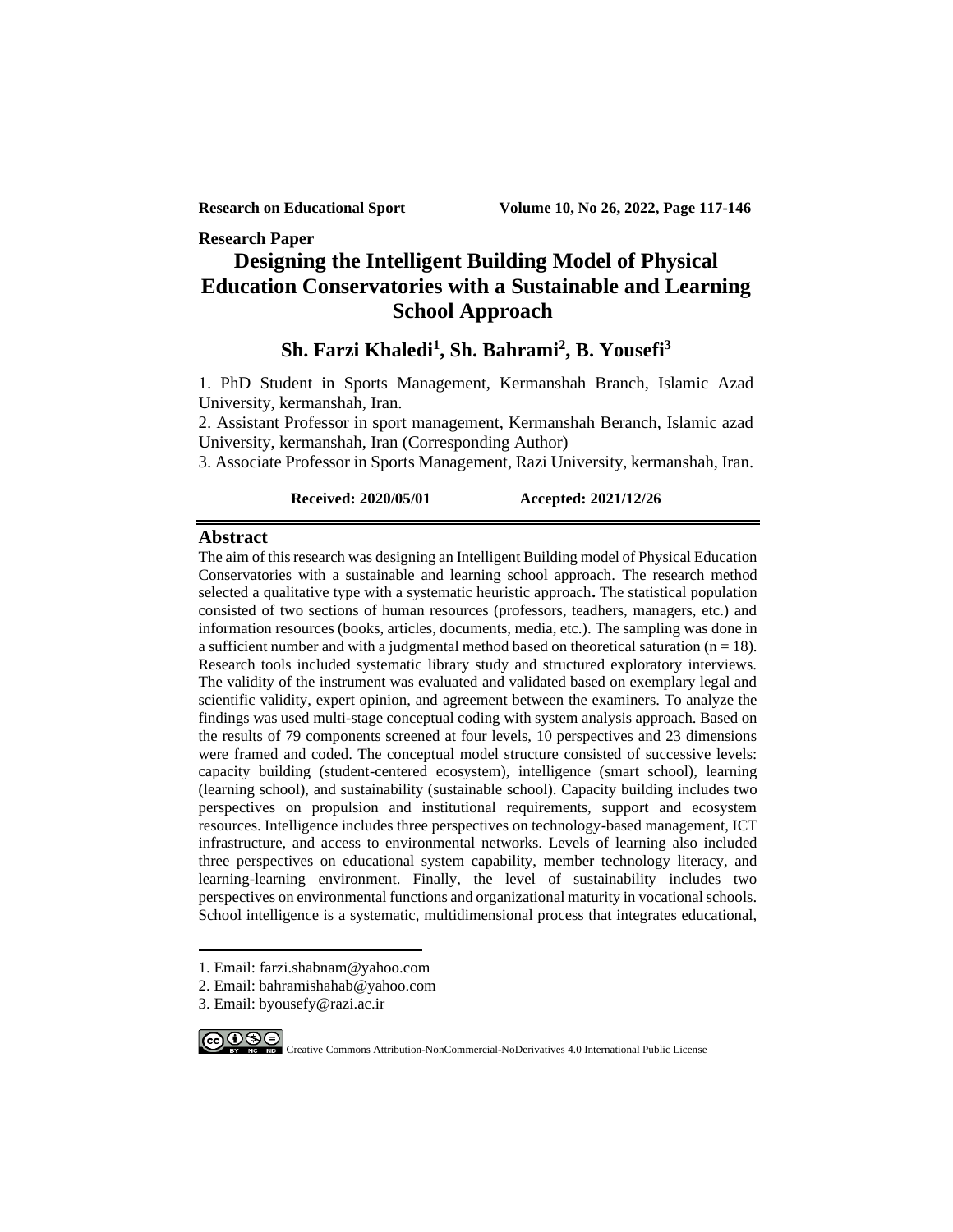#### **Farzi Khaledi: Designing the Intelligent Building Model of**... **118**

managerial, technological, and behavioral elements into a new, integrated learning system to achieve sustainability. The proposed model can be used in the analysis and planning of the implementation of intelligent modeling for physical education vocational schools.

**Keywords:** Educational Management, Educational Technology, Organizational Learning, Organizational Sustainability, Sports High School.

### **Extended Abstract Background and purpose**

With the arrival of new educational technologies in the form of smart schools, the educational system is forced to choose new functions in accordance with the needs of the time because using this type of education by influencing learning, attracting learners' interest, the possibility of teaching by new methods , paying attention to individual differences, creating sustainable skills to be absorbed in the labor market, using them in evaluation, and creating research spirit in students seem to be essential more and more (Luttrell, 2016). The use of information and communication technology tools has provided new solutions in improving and developing the educational system, the results of which are the establishment of smart schools. The school smartening plan helps to achieve the higher goals of education in the direction of researcher-centeredness by changing old traditions using new technologies (Mirtaheri, 2018). School smartening follows the principles of organizational learning, which is designed to prepare students to live in the age of knowledge, systematically in teaching-learning and school management activities (Bidgoli et al., 2018). Addressing the issue of smartening physical education vocational schools, which has an undeniable role in preparing scientific-skill-sports talents to enter the community and the market, is an issue that is necessary for investing in educational and basic sports. But the dimensions and factors related to the development and implementation of the smart school system in these conservatories should be considered. The aim of this research was to design an Intelligent Building model of Physical Education Conservatories with a sustainable and learning school approach.

#### **Methodology**

The research method included a qualitative type with a systematic heuristic approach**.** The statistical population consisted of two sections of human resources (professors, teachers, managers, etc.) and information resources (books, articles, documents, media, etc.). The sampling was done in a sufficient number and with a judgmental method based on theoretical saturation ( $n = 18$ ). Research tools included systematic library study and structured exploratory interviews. The validity of the instrument was evaluated and validated based on exemplary legal

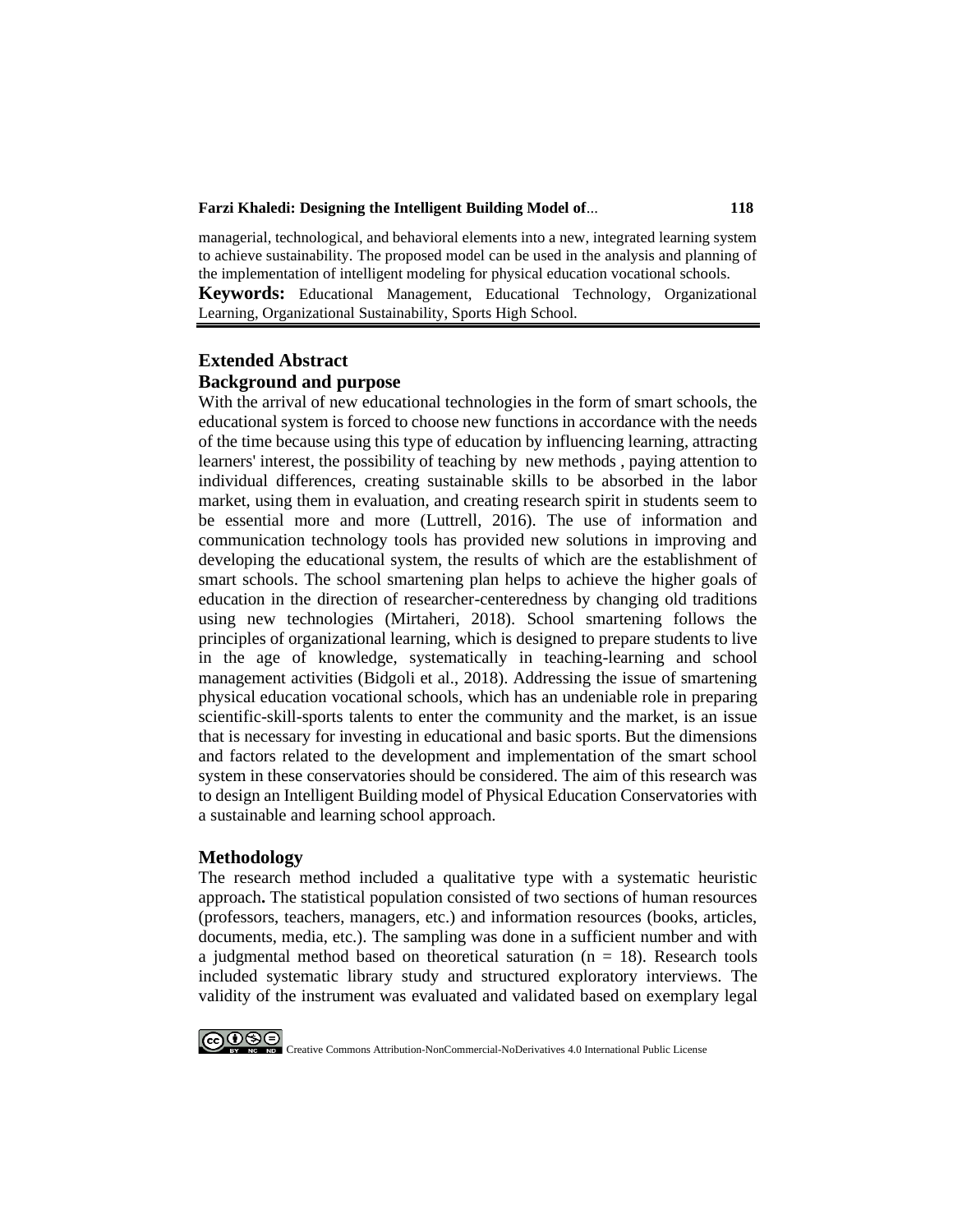and scientific validity, expert opinion, and agreement between the examiners. To analyze the findings, multi-stage conceptual coding with system analysis approach was used.

#### **Results**

Based on the results of 79 components screened at four levels, 10 perspectives and 23 dimensions were framed and coded. The conceptual model structure consisted of successive levels: capacity building (student-centered ecosystem), intelligence (smart school), learning (learning school), and sustainability (sustainable school). Capacity building includes two perspectives on propulsion and institutional requirements, support and ecosystem resources. Intelligence includes three perspectives on technology-based management, ICT infrastructure, and access to environmental networks. Levels of learning also included three perspectives on educational system capability, member technology literacy, and learning-learning environment. Finally, the level of sustainability includes two perspectives on environmental functions and organizational maturity in vocational schools. At the capacity building level, the perspective of propulsion and institutional requirements dominates the perspective of ecosystem support and resources. At the level of intelligence, the perspective of the effect of technology-based management on the ICT infrastructure of art schools and access to environmental networks is dominant. At the level of learning, the perspectives of the influence of the capabilities of the educational system and information literacy and technology of members on the dynamic learning-learning environment is dominant. At the level of sustainability, the perspective of the effect of environmental function of vocational schools on the organizational maturity of vocational schools is dominant.

#### **Conclusion**

School intelligence is a systematic, multi-dimensional process that integrates educational, managerial, technological, and behavioral elements into a new, integrated learning system to achieve sustainability. The proposed model can be used in the analysis and planning of the implementation of intelligent modeling for physical education vocational schools. In general, based on the conceptual model of the research, it can be said that the intelligence of physical education conservatories with the aim of achieving the model of a learning and sustainable school is a systematic and multi-level process that has its own characteristics at each level and stage. They are affected by their correlated factors. Therefore, it is necessary for managers to consider the relationship between factors within each

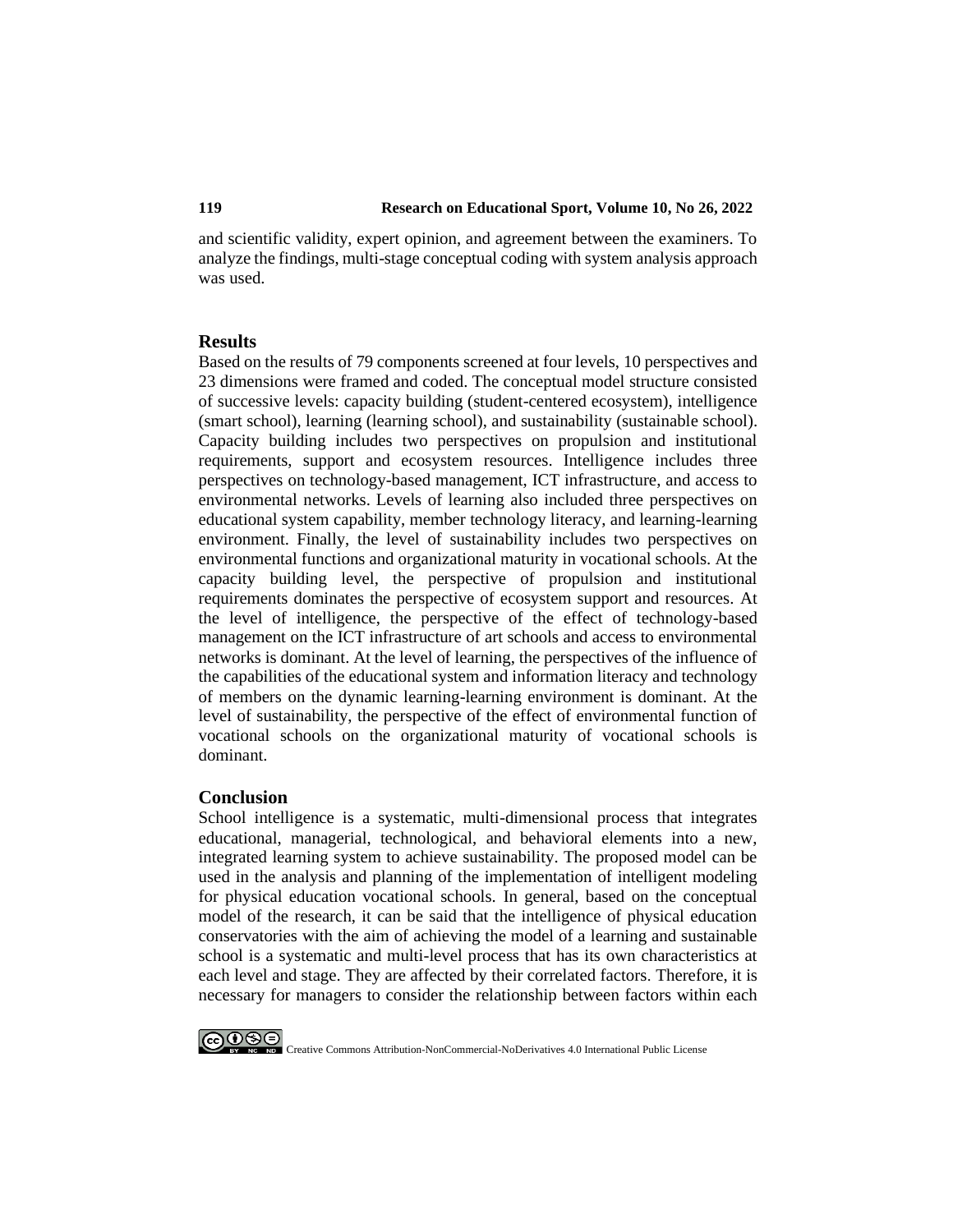#### **Farzi Khaledi: Designing the Intelligent Building Model of**... **120**

level and with other levels. The change in the relatively traditional system of physical education schools to the smart school requires a change in the general system of these schools. This change must be step by step and with tact and thinking. On the other hand, reforms in a country's education system will generally face various challenges and problems. In order to solve those problems, it is necessary for the critics to come to the aid of those involved in that reform movement and to pave the way for the presenters with a critical look. Because running a smart, learning, and sustainable school for physical education conservatories requires a long program and takes several years to develop its tools, which include communication infrastructure, appropriate content, teacher training, changing teaching methods, and parenting culture. It is explicitly suggested that the components, themes and framework presented in this research to enrich the concept of documents and programs, comprehensive in decisions and actions, as well as the process in evaluating and managing performance related to intelligence physical education conservatories should be used.

**Keywords:** Educational Management, Educational Technology, Organizational Learning, Organizational Sustainability, Sports High School.

#### **References**

- 1. [Luttrell, W. \(2016\). School-smart and mother-wise: Working-class women's identity](https://www.taylorfrancis.com/books/mono/10.4324/9781315865904/school-smart-mother-wise-wendy-luttrell)  [and schooling.](https://www.taylorfrancis.com/books/mono/10.4324/9781315865904/school-smart-mother-wise-wendy-luttrell) *Routledge*.
- 2. [Mirtaheri, M H. \(2018\). Technology and schools of smartening schools in Iran: with](https://ganj.irandoc.ac.ir/#/articles/c89410a1a73b079969ae1a0722a55721/search/c5d25ff8a2d3893d075ea0625fae70ed)  emphasis on educational tablets. *[master's theses, Imam Sadegh University, Faculty](https://ganj.irandoc.ac.ir/#/articles/c89410a1a73b079969ae1a0722a55721/search/c5d25ff8a2d3893d075ea0625fae70ed)  [of Islamic Studies and Culture and Communication](https://ganj.irandoc.ac.ir/#/articles/c89410a1a73b079969ae1a0722a55721/search/c5d25ff8a2d3893d075ea0625fae70ed)*. (Persian)
- 3. [Bidgoli, Z., Nowruzi, D., Maghami, H. \(2018\). the impact of smart school](http://journal.bpj.ir/article_540827_78ce52b7ef00dfc4d009c5fc239cf100.pdf)  technologies on students' creativity. *[Innovation and Creativity in the Humanities](http://journal.bpj.ir/article_540827_78ce52b7ef00dfc4d009c5fc239cf100.pdf)*, 7 [\(4\): 241-262. \(Persian\)](http://journal.bpj.ir/article_540827_78ce52b7ef00dfc4d009c5fc239cf100.pdf)

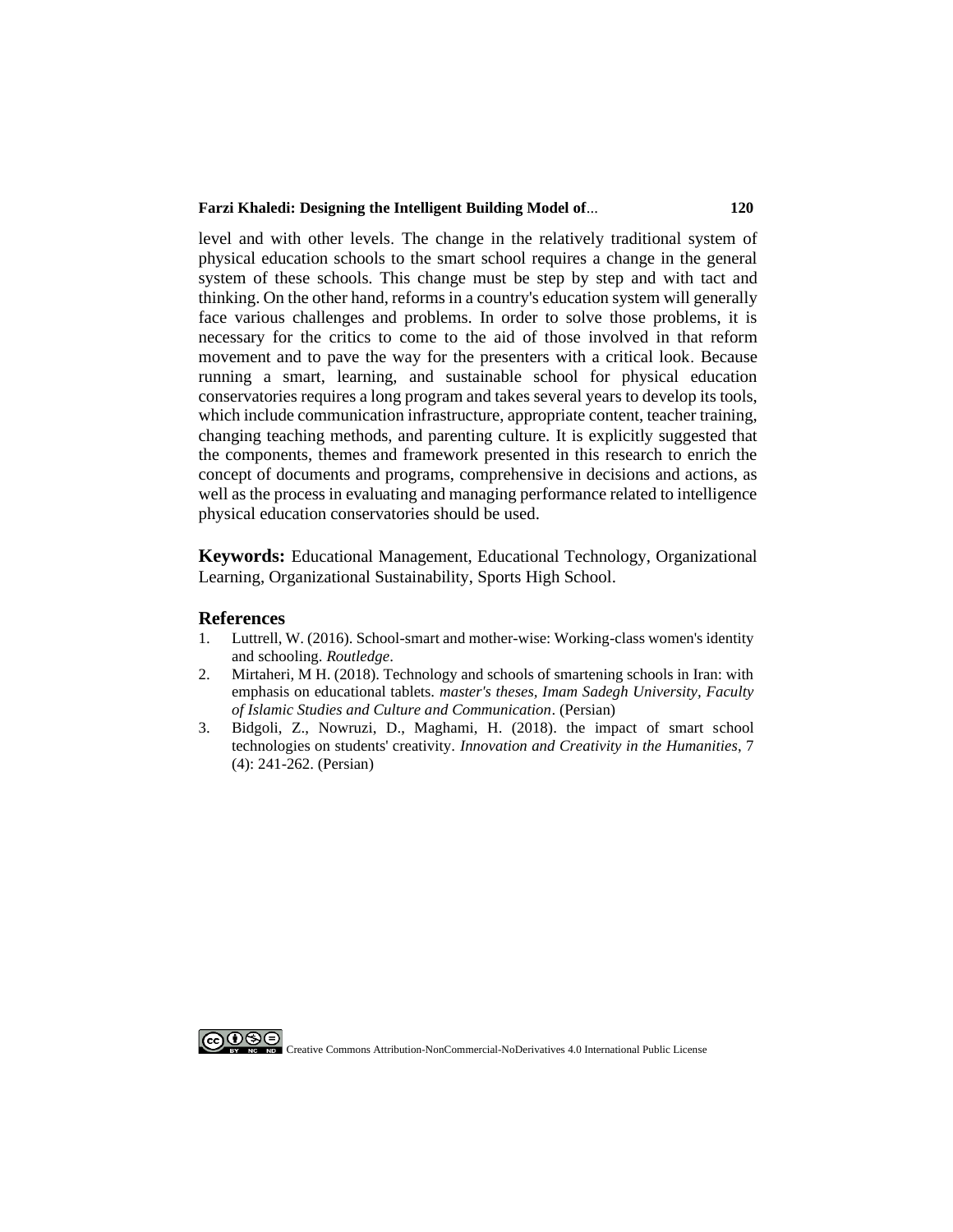**مقالة پژوهشی**

# **تدوین الگوی مفهومی هوشمندسازی هنرستانهای تربیتبدنی 1 با رویکرد مدرسه یادگیرنده و پایدار**

**، شهاب بهرامی <sup>1</sup> شبنم فرضی خالدی ، بهرام یوسفی <sup>2</sup> 3**

.1 دانشجوی دکتری مدیریت ورزشی، واحد کرمانشاه، دانشگاه آزاد اسالمی، کرمانشاه، ایران. .2 استادیار مدیریت ورزشی، واحد کرمانشاه، دانشگاه آزاد اسالمی، کرمانشاه، ایران )نویسنده مسئول( .3 دانشیار مدیریت ورزشی، دانشگاه رازی ، کرمانشاه، ایران.

**تاريخ دريافت: 1399/02/12 تاريخ پذيرش: /10/06 1399**

#### **چکیده**

**هدف از اين پژوهش، تدوين الگوی مفهومی هوشمندسازی هنرستانهای تربیتبدنی با رويکرد مدرسه يادگیرنده و پايدار بود. روش تحقیق از نوع کیفی با رويکرد اکتشافی سیستماتیک انتخاب شد. جامعة آماری شامل دو بخش منابع انسانی )اساتید، معلمان، مديران و ...( و منابع اطالعاتی )کتابها، مقاالت، اسناد، رسانه ها، و ...( بود. نمونهگیری به تعداد قابل کفايت و با روش قضاوتی بر مبنای رسیدن به اشباع نظری انجام شد )18 نفر(. ابزار پژوهش شامل مطالعه کتابخانهای نظامند و مصاحبههای اکتشافی ساختارمند بود. روايی ابزار بر اساس اعتبار حقوقی و علمی نمونه، نظر خبرگان و توافق بین مصححان ارزيابی و تأيید گرديد. جهت تحلیل يافتهها از روش کدگذاری مفهومی چندمرحله ای با رويکرد تحلیل سیستمی استفاده شد. بر اساس نتايج، 79 مؤلفه غربال شده در چهار سطح، 10 منظر و 23 بُعد چارچوببندی و کدگذاری شدند. ساختار مدل مفهومی به صورت توالی سطوح مفهومی ظرفیتسازی )اکوسیستم دانشمحور( ، هوشمندسازی**  (مدرسه هوشمند)، يادگيرندگی (مدرسه يادگيرنده) و پايداری (مدرسه پايدار) بود. سطح ظرفيتسازی شامل دو منظر **پیشران ها و الزامات نهادی، حمايت ها و منابع اکوسیستمی است. هوشمندسازی شامل سه منظر مديريت فناوریمحور، زيرساخت ICT هنرستانها و دسترسی به شبکههای محیطی است. سطح نیز يادگیرندگی شامل سه منظر قابلیت سیستم آموزشی، سواد فناوری اعضا و محیط يادهی-يادگیری بود. سطح پايداری نیز شامل دو منظر کارکردهای محیطی و بلوغ سازمانی هنرستانها است. هوشمندسازی مدارس فرايندی سیستماتیک و چندبعدی است که عناصر آموزشی، مديريتی، فناوری و رفتاری را در يک سیستم جديد و يادگیرنده يکپارچه میکند تا به پايدار برسد. مدل ارائه شده میتوان در تحلیل و برنامهريزی اجرای الگوی هوشمندسازی برای هنرستانهای تربیتبدنی مورد استفاده قرار بگیرد.** 

**واژگانکلیدی: مديريت آموزشی، فناوری آموزشی، يادگیرندگی سازمانی، پايداری سازمانی، دبیرستان ورزش.** 

<sup>1.</sup> Email: farzi.shabnam@yahoo.com

<sup>2.</sup> Email: bahramishahab@yahoo.com

<sup>3.</sup> Email: byousefy@razi.ac.ir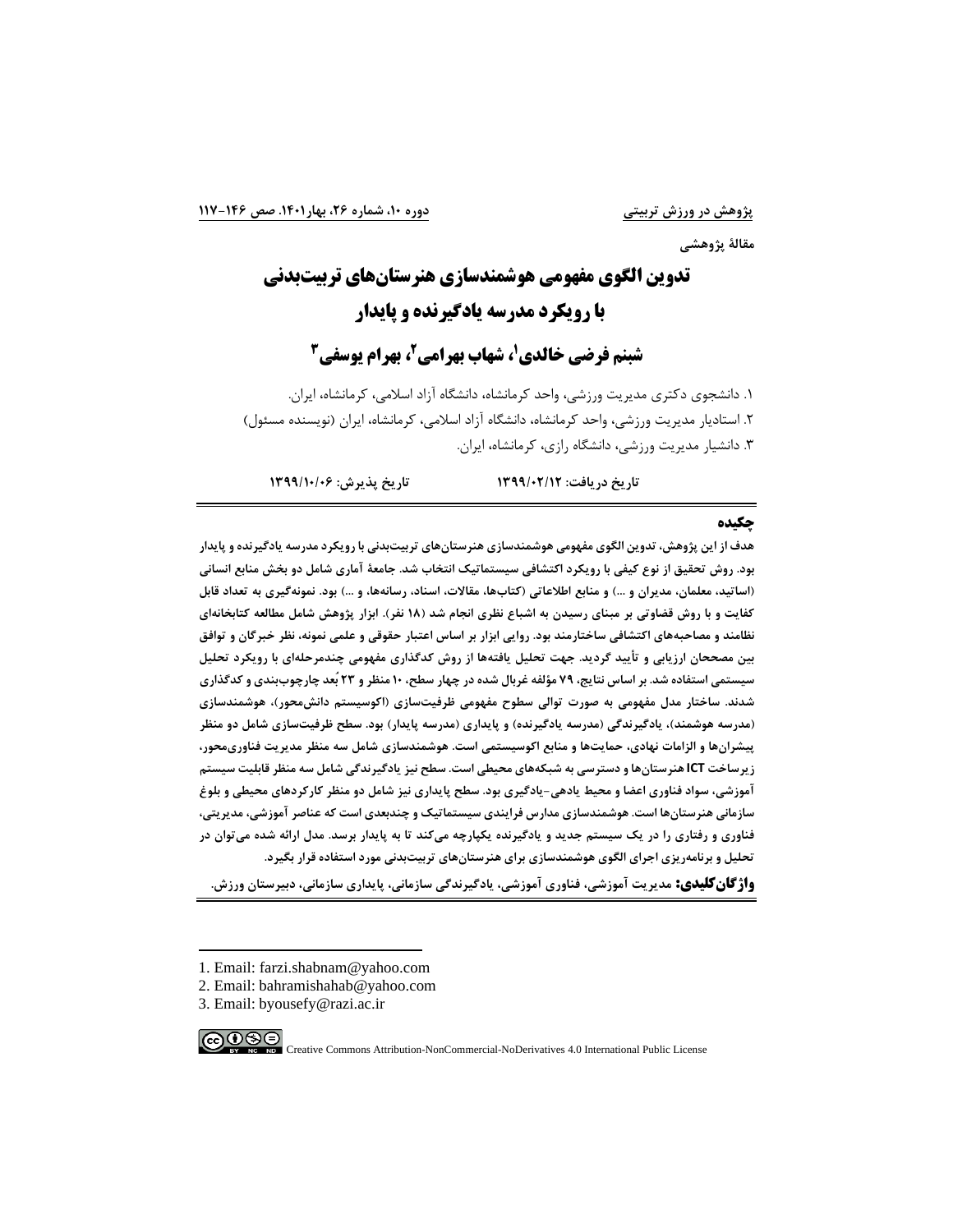#### **مقدمه**

در واقع با ورود فناوریهای نوین آموزشی و در قالب مدارس هوشمند، نظام آموزشی ناگزیر است تا کارکردهای نوینی را متناسب با نیازهای زمان برای خود برگزیند زیرا که ضرورت بهکارگیری این نوع از آموزش به واسطه تأثیرگذاری در یادگیری، جلب عالقه فراگیران، امکان آموزش با روشهای نو، توجه به تفاوتهای فردی، ایجاد مهارتهای پایدار برای جذب در بازار کار، بهکارگیری در ارزشیابی و ایجاد روحیه محققی و پژوهشگری در دانش آموزان بیش از پیش به نظر می رسد. در واقع فناوری اطالعات و ارتباطات و تأثیر آن بر علوم آموزشی و یادگیری، فرصت هایی را برای خلق محیطهای نوین یادگیری با طراحی خوب، یادگیرنده محور، جالب توجه، تعامل ی، کارا، انعطاف پذیر، معنادار و نسهیل شده فراهم آورده است (لوترل ۲۰۱۶، ۳). به کارگیری ابزار فناوری اطلاعات و ارتباطات، راهکارهای نوینی را در بهبود و توسعه نظام آموزشی ارائه نمود که استقرار مدارس هوشمند از نتایج آن است. طرح هوشمندسازی<sup>۲</sup> مدارس کمک می *ک*ند تا با تغییر سنت های قدیمی با استفاده از فناوری های نوین، به اهداف عالی آموزش و پرورش در راستای پژوه محوری دست پیدا کرد )میرطاهری،  $\lambda$  $($   $\cdot$   $\gamma$ ,  $\gamma$  $\uparrow$ 

در مورد مدارس هوشمند۳ تعاریف و توصیفات متنوعی وجود دارد. اما به صورت کلی مدرسه هوشمند، مدرسه ای است که در آن روند اجرای کلیه فرایندها اعم از مدیریت، نظارت، کنترل، یاددهی- یادگیری، منابع آموزشی و کمک آموزشی، ارزشیابی، اسناد و امور دفتری، ارتباطات و مبانی توسعۀ آنها مبتنی بر فناوری اطلاعات و ارتباطات ٔ و در جهت بهبود نظام آموزشی و تربیتی پژوهش محور طراحی شده است. الگوى اولیه این مدارس از کشور انگلیس گرفته شده است و کشور مالزی یکی از پیشتازان ایجاد این مدارس به شمار می رود. کشور ما هم از سال ۱۳۸۳ طرحی را بهصورت پایلوت در چهار مدرسه اجرا کرده است. یکی از انواع مدارس تخصصی هنرستانهای تربیتبدنی هستند که هم به سبب ماهیت متنوع موضوعات و فعالیتهای ورزشی و هم به دلیل نقشهای ورزش در تربیت و سالمت دانش آموزان نیازمند کیفیت آموزشی مناسب هستند )قاسمی، ،2016 23(. از این رو هوشمندسازی در این هنرستانها میتواند در ارتقای کیفیت آموزشی این هنرستانها بسیار تعیین کننده باشد (استیری، ۲۰۱۵، ۳۶). علاوه بر این با توجه به نقش اصلیای که این هنرستانها در حوزه ورزش

1. Luttrell

<sup>4.</sup> Information and Communications Technology



<sup>2.</sup> Intelligent Building

<sup>3.</sup> School Smart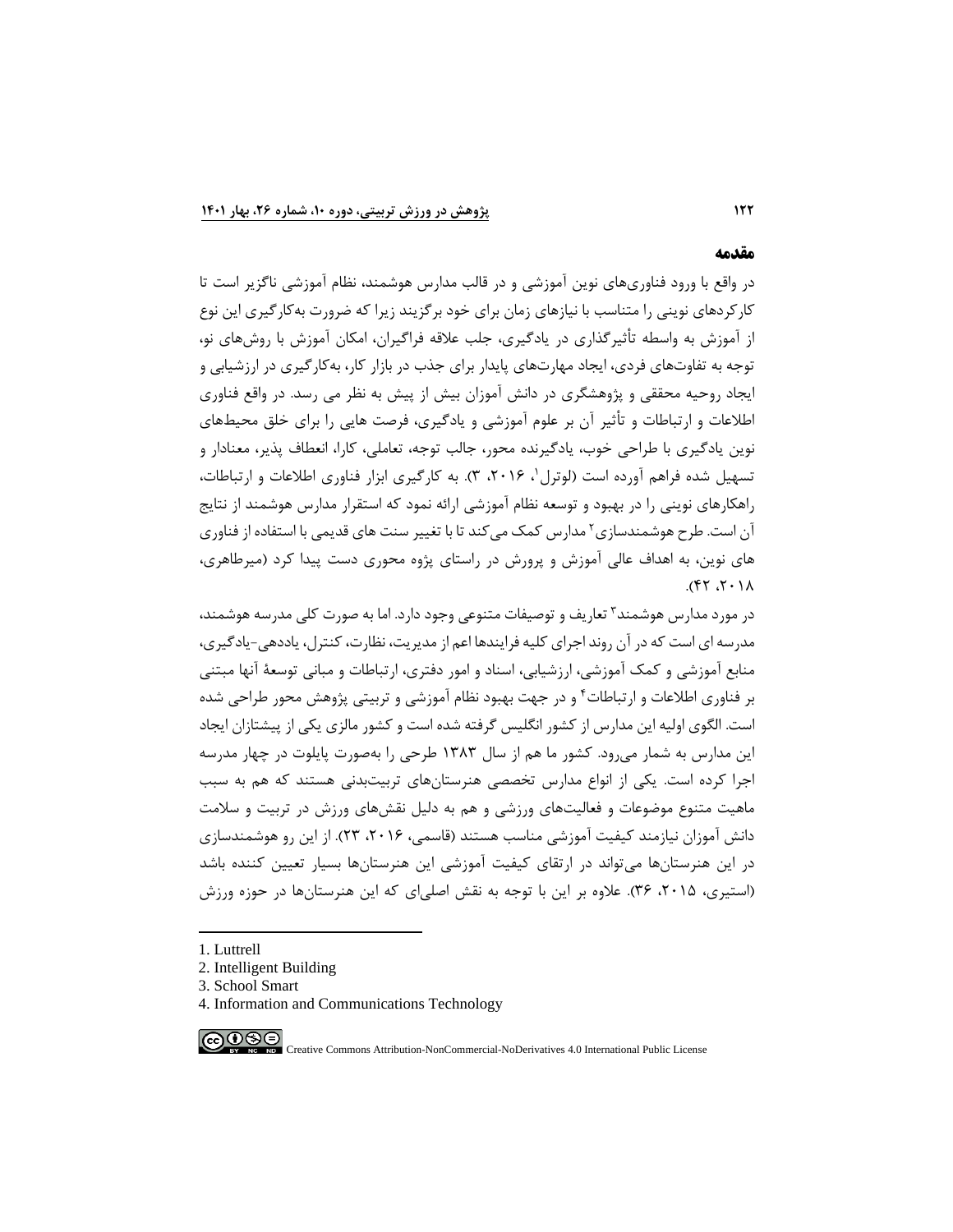پرورشی کشور ایفا میکنند کاربرد فناوری اطالعات و ارتباطات در سیستم عملکردی آنها میتواند به بهبود و کارآمدسازی این بخش از ورزش پایه منجر شود. بر اساس شواهد، مستندات و دیدگاه موجود هنرستانهای تربیتبدنی کنونی، توانایی ایجاد بهبود یادگیری و کمک به دانش آموزان را، که نقش مفید تر و تولیدی بیشتری در جامعه داشته باشد ندارند، برای تربیت دانش آموزان آماده تر برای زندگی شغلی، نیاز به تغییر دارند. از این رو دستیابی به الگوی مدرسه هوشمند برای این هنرستانها بسیار ضرورت دارد.

مدرسه هوشمند به منظور برانگیختن حس کنجکاوی دانش آموزان و مشارکت فعال آنها طراحی شده تا با هماهنگ نمودن تالش دانش آموزان، معلمان و مدیران، در مح یطی جامع و تلفیقی ، نسبت به برآورده نمودن تمامی نیازهای آموزشی افراد اقدام نماید . در این مدارس با استفاده از ی ادگیری الکترونیکی به صورت حضوری، و با حفظ فضای فیزیکی مدرسه، معلم و دانش آموز، با برخورداری از نظام آموزشی هوشمند و با رویکرد تلفیقی و جامع نسبت به ارائه خدمات آموزشی و پرورشی به دانش آموزان تلاش می شود (پومرانتز و رابی'، ۲۰۱۷، ۴). در این مدارس، ساعات یادگیری محدود به ساعات مدرسه نیست و دانش آموزان در هر لحظه که اراده کنند کالسهای دلخواهشان را از طریق برنامه های رایانه ای یا ارتباط از راه دور در اختیار خواهند داشت. نقش معلمان در این مدارس تا حدود زیادی از آموزش و ارزشیابی دانش آموزان به پیگیری آموزش شخصی آنان تغییر می یابد و در نتیجه فرصت و فراغت بیشتری برای پرداختن به برنامه های رشد و بالندگی حرفه ای خود خواهند یافت (عبدالوهابی و همکارن، ۲۰۱۲، ۲). در این نوع مدارس علاوه بر مواد آموزشی رایج و کتابهای درسی، انواع نرم افزارها و درس افزارهای چند رسانه ای نظیر سی دی و سایر مورد استفاده قرار می گیرد. ارزشیابی از دانش آموزان در مدارس هوشمند به جای اینکه در مقاطع و نوبتهای فاصله دار )در پایان هر فصل یا هر ترم و ...( صورت پذیرد، همه روزه و به طور مداوم انجام می گیرد. در این مدارس دانش آموزان هنگام ورود و خروج از مدرسه، با کارت دیجیتالی که در اختیار دارند، والدین خود را از ساعت آمد و رفت خود مطلع می سازند. والدین دانش آموزان نیز می توانند با یک آموزش ساده به سیستم ارزشیابی مدرسه متصل میشوند و به این وسیله از وضعیت و روند پیشرفت تحصیلی فرزند خود آگاه میشوند .

هوشمندسازی مدارس پیروی از اصول یادگیری سازمانی که با هدف آماده سازی دانش آموزان به منظور زیستن در عصر دانایی، به طور سیستماتیک در فعالیت های یاددهی-یادگیری و مدیریت

<sup>1.</sup> Pomerantz & Raby

 $\bigcirc$  000 Creative Commons Attribution-NonCommercial-NoDerivatives 4.0 International Public License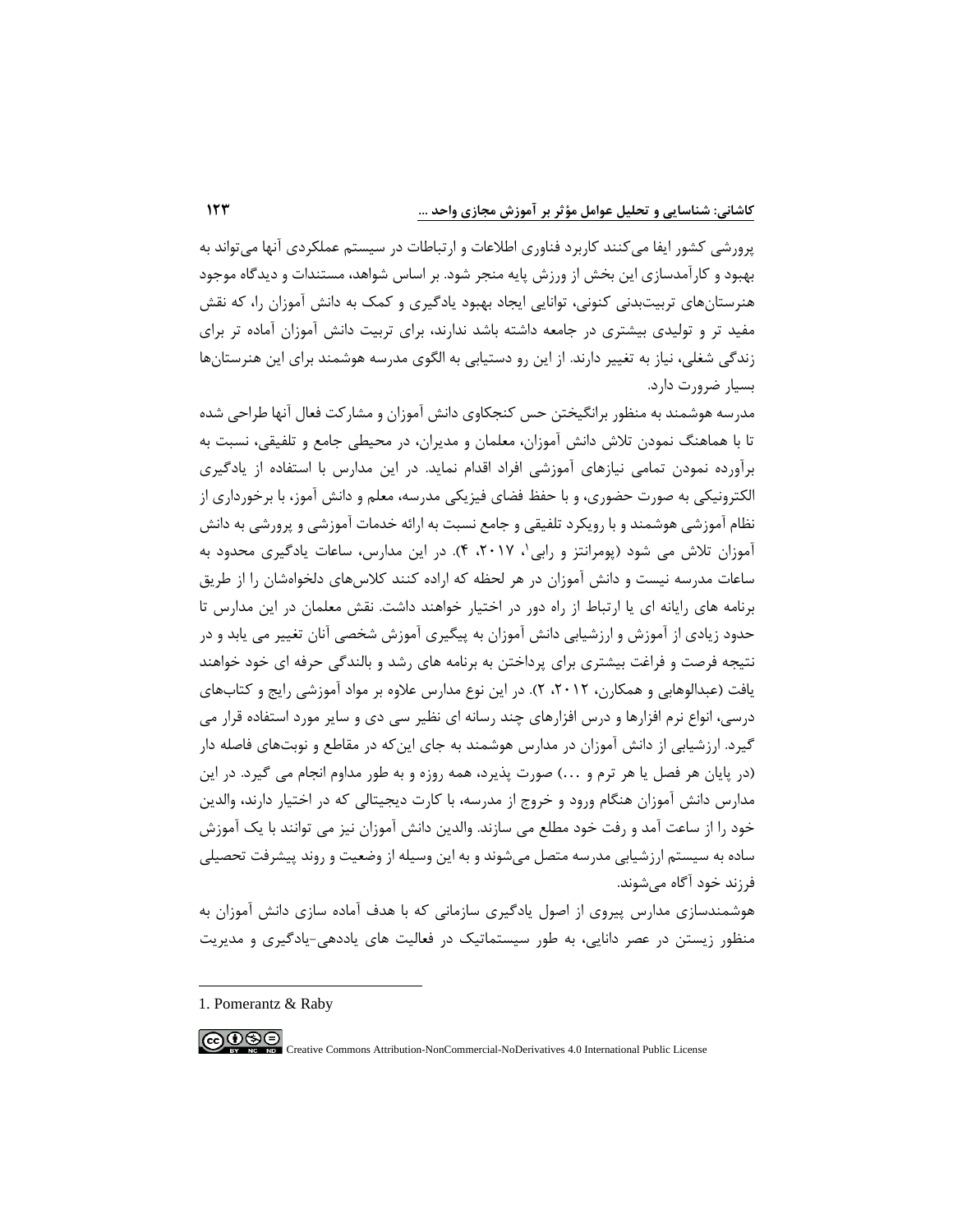مدرسه، طراحی شده است (بیدگلی و همکاران، ۲۰۱۸، ۳). در واقع باید سیستم آموزشى را به شکل سیستم مشارکتی، مبتنی بر آموزش توانایىهاى پژوهش، جمعبندى، تحلیل و نتیجه گیری دانشآموزان تبدیل کنند. مدارس هوشمند بایستی راهبردهای یادگیری الکترونیکی جامعی طراحی کنند و اهداف فناوری اطلاعات و ارتباطات را به کار گیرند (شیرزاد کبریا و سیدمحمد، ۲۰۱۵، ۵). درباره تأثیر فناوری اطلاعات و ارتباطات بر نظام آموزشی (و به طور خاص مدارس) دو رویکرد متفاوت وجود دارد. برخی معتقدند، اثر فناوری های جدید تدریجی است و صرفاً انتقال برنامۀ درسی سنتی را کارآمدتر می سازد و در واقع، دسترسی به اطالعات سریع تر می شود. رویکردی دیگر معتقد است ورود فناوری اطالعات و ارتباطات به مدرسه ها، هدف ها و ابزارهای تعلیم و تربیت را به طور اساسی تغییر می دهد. از این دیدگاه فناوری اطالعات بر مرزهای ساختاری نظام آموزش سنتی فایق می آید . البته ورود فناوری اطلاعات (اینترنت، رایانه، چند رسانهای و …) به تنهایی باعث تحول آموزشی نمی-شود و باید فرهنگ یاددهی-یادگیری پایدار در نظام آموزشی تحول بپذیرد (شایک<sup>۱</sup> و همکاران، ۲۰۱۸، ۴). در واقع هدف از مدرسه هوشمند دستیابی به مدرسه یادگیرنده و پایدار<sup>۲</sup> است. ورود فناوری های آموزشی بدون فرهنگ یادگیرندگی نه تنها تحولی ایجاد نخواهد کرد، بلکه به تقویت سنت های محافظه کارانۀ آموزشی منجر خواهد شد.

مهمترین اهداف مدارس هوشمند، یادگیرنده و پایدار شامل موارد زیر است: رشد همه جانبۀ دانش آموزان (ذهنی، جسمی، عاطفی و روانی)، ارتقاء تواناییها و قابلیتهای فردی، تربیت نیروی انسانی متفکر، آماده کردن دانش آموزان برای زندگی شغلی ، بهبود یادگیری، مشارکت دانش آموزان در تولید دانش، توسعۀ مهارت های فناوری اطالعات و ارتباطات در فعالیتهای یاددهی -یادگیری دانش آموزان و معلمان، تبدیل انتقال اطالعات به یادگیری مادام العمر، آماده کردن دانش آموزان برای زندگی در عصر اطلاعات، تسهیل دسترسی دانش آموزان به منابع متعدد اطلاعاتی، ایجاد فرصتهای یادگیری مشارکتی و یادگیری اکتشافی، ایجاد فضای مناسب برای افزایش خلاقیت دانش آموزان، برقراری فضای آزادی اندیشه، و احترام متقابل در تنوع و تفاوتهای زبانی، مذهبی، فرهنگی، اقتصادی، و اجتماع ی، افزایش درک درست دانش آموزان از نقش خود در جامعۀ جهانی، درک مسئولیت خود نسبت به دیگران، دستیابی به بهترین نتایج علمی ممکن و سایر (طلایی و همکاران، ۲۰۱۶، ۴؛ سلیمی  $(5.7 \cdot 1)$ ، (۲۰۱۵ ق.

1. Shaik

<sup>2.</sup> Sustainable and Learning School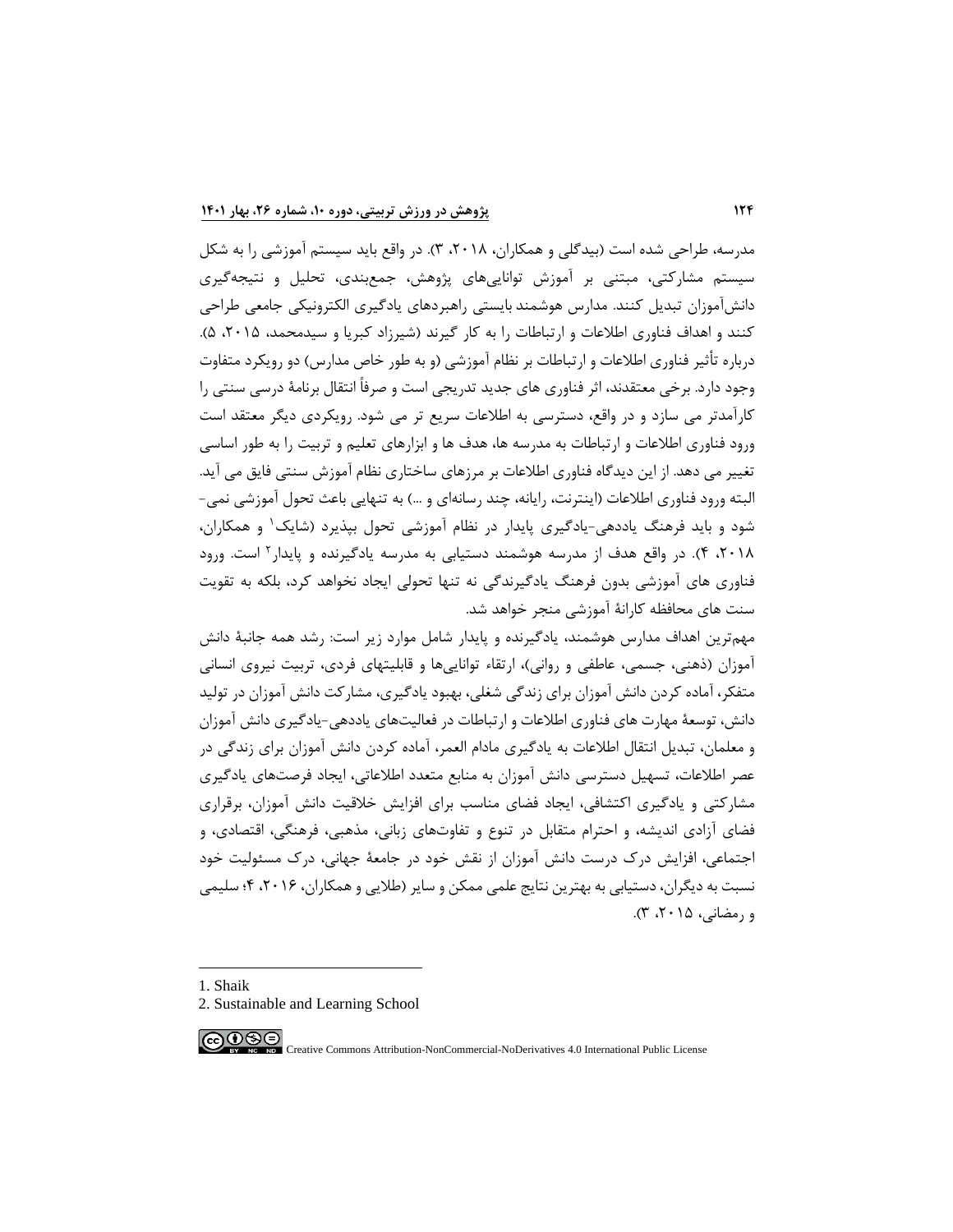پرداختن به موضوع هوشمندسازی هنرستانهای تربیتبدنی که دارای نقشی انکار نا پذیر در آمادگی استعدادهای تحصیلی-ورزشی مدارس برای ورود به جامعه و بازار، مسئله ای است که برای سرمایه- گذاری در ورزش پرورشی و پایه الزامی است. اما ابعاد و عوامل مرتبط با تدوین و اجرایی سیستم مدارس هوشمند در این هنرستان ها باید مورد بررسی قرار بگیرد. در همین راستا تحقیقات مرتبط به موضوع پژوهش نیاز به مرور و نقد دارند. در تحقیقات داخلی، میرطاهری )2018( محورهای سیاست- های هوشمندسازی مدارس در ایران را شامل، بودجه، تجهیزات، توانمندسازی، برنامهریزی، فاوا، آموزش، خدمات، حمایت، نوآوری، مشارکت، یادگیری و سواد پیشنهاد داده است. سروش )2017( در ارائه چارچوب مدرسه هوشمند با رویکرد معماری پایدار گزارش کرد که مؤلفههای فیزیکی و مکان- شناختی، زیستمحیطی، آموزشی، مدیریتی و فناوری محور اصلی این الگو هستند. طالیی و همکاران )2016( در بررسی هوشمندسازی مدرسه در ایران گزارش کردند که یافتههای این تحقیق تحت دو مضمون کلیِ عوامل ساختاری و فرآیندی یک مدرسههوشمند بازنمایی شدهاند. سلیمی و رمضانی )2015( مؤلفههای زیرساختارها و قوانین و فرهنگ عمومی، نیروی انسانی ماهر، ارتباط بین مدارس، محیط یادگیری و مدیریت فنآوری داخلی مدارس را بهعنوان مؤلفه های اصلی هوشمندسازی مدارس سنندج شناسایی نمود. در سایر تحقیقات بیدگلی و همکاران )2018( در بررسی تأثیر فناوری های هوشمندسازی مدارس بر خالقیت دانش آموزان، عبداللهی ارفع و همکاران )2017( در بررسی مدارس هوشمند از ادراکات رایج تا آرمان نظام آموزشی، صیدی و بادله )2017( در تدوین استانداردهای هوشمندسازی مدارس و میزان رعایت این استانداردها در مدارس شهر تهران، شیرزاد کبریا و سیدمحمد )2015( در بررسی مؤلفه های مؤثر بر هوشمندسازی مدارس و ارائه مدل مفهومی مناسب، ادیب و همکاران )2015( در بررسی تأثیر هوشمندسازی مدارس در تعامل با نگرش به فناوری اطالعات و ارتباطات بر ارتقاء فرآیند یاددهی یادگیری و خودکارآمدی تحصیلی، سراجی و همکاران )2015( در شناسایی موانع پیش روی توسعه مدارس هوشمند در شهر کرمانشاه، افهمی و حمید )2014( در هوشمند سازی مدارس در فرایند یادهی و یادگیری، نقشبندی و همکاران )2014( در بررسی تأثیر هوشمند سازی مدارس بر یادگیری دانش آموزان مدارس نشان دادند که هوشمندسازی مدارس در شرایط امروزی بسیار ضرورت دارد و اثر قابل توجهی بر یادگیری، رفتار، پیشرفت و جنبههای عملکردی فردی و سازمانی دارد.

هنرستانهای تربیتبدنی تاکنون از منظر موضوع این پژوهش چندان مورد ارزیابی نبودهاند. زرگانی و هاشمی )2018( به تحلیل وضعیت محتوایی کتب درسی مقطع دوم متوسطه هنرستان های تربیت بدنی، صمدی و حیدری )2017( در بررسی تأثیر برنامه درسی پنهان بر رفتار هنرجویان هنرستان های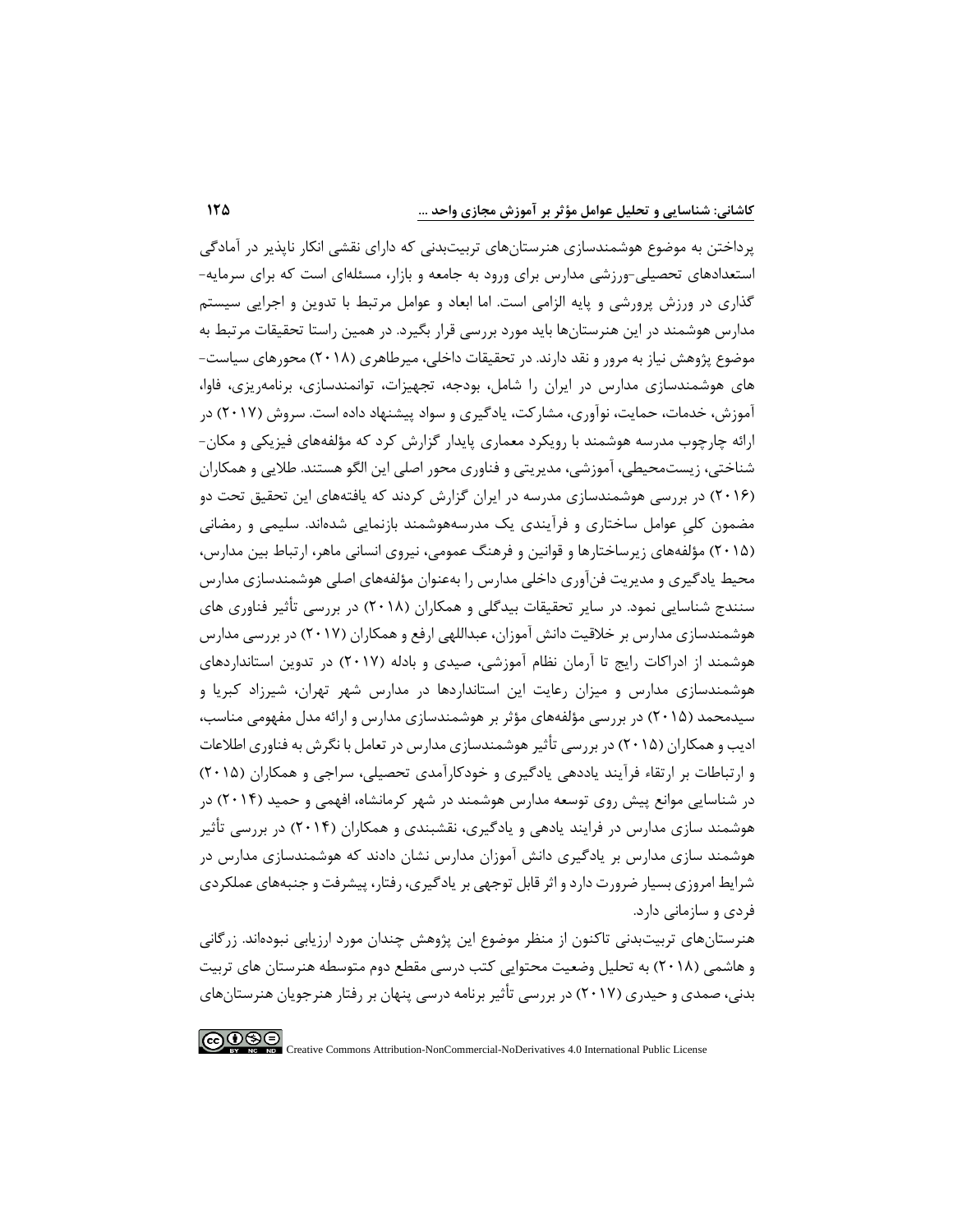تربیت بدنی، قاسمی (۲۰۱۶) دز تحلیل وضعیت هنرستانهای ورزش استان قزوین و ارائه الگو، مومنی )2015( در مقایسه وضعیت هنرستان های تربیت بدنی شهر تهران از دیدگاه مدیران، معلمان و دانش آموزان و استیری )2015( در طراحی هنرستان تربیت بدنی بارویکرد معماری پایدار در سبزوار در گزارشهای خود بر نیاز میرم این هنرستانها به نوآوری و فناوری تأ کید کردهاند. به صورت کلی تحقیقات حوزه ورزش پرورشی از جمله میرزایی و همکاران )2015( در بررسی موانع بهکارگیری فناوری اطالعات در تربیت بدنی آموزش و پرورش مناطق محروم، شاهمرادی )2014( در بررسی رابطه محیط مدرسه و پیشرفت تحصیلی دانشآموزان رشته تربیت بدنی از دیدگاه دبیران تربیت بدنی استان کردستان گزارش کردند که کاربرد فناوری در تربیتبدنی و ورزش پایه در عین حال که موانع زیادی دارد اما نتایج و پیامدهای آن بسیار قابل توجه است. در سایر تحقیقات نیز. ثقفیان )2017( در نیازسنجی آموزشی معلمان تربیت بدنی استان مازندران گزارش کرد که نیازهای فناوری و علمی یکی از پنج حوزه اصلی نیازهای آموزشی است. قاسمی و عسکر شمسی )2019( در بررسی تحقیقات حوزه ورزش آموزش پرورش، هنرستانهای تربیتبدنی را به عنوان یکی از زمینههای دارای تحقیقات کم معرفی کرده است.

کاربرد فناوری در آموزش و هوشمندسازی مدارس در تحقیقات خارجی نیز یک حوزه مطالعاتی پویا ّست. کیلیان` و همکاران (۲۰۲۰) عوامل مرتبط با پذیرش یک سیستم آموزشی آنلاین توسط معلمان دبیرستان تربیت بدنی را شامل پشتیبانی فنی، ادارک از کارکرد فناوری، تجارب پیشین و قابلیت تولید محتوا میدانند. گاوریش ٔ و همکاران (۲۰۱۹) کاربردی فناوری توسط معلمان تربیتبدنی را از دیدگاه جامعه پذیری بررسی کردند و نتیجهگرفتند که سابقه شغلی، تسلط بر فناوری، توجه به کاربرد فناوری رزیابی عملکرد و عوامل سازمانی اثرگذار است. وانت و بیک ۳ (۲۰۱۹) پذیرش فنآوری در تدریس تربیتبدنی را نیازمند بازبینی و تغییر رویکردهای فعلی کابررد سنتی فناوری میدانند. شایک و همکاران (۲۰۱۸) در بررسی سیستم هوشمند اطلاعات و ارتباطات در مدارس، ایپ<sup>۴</sup> و همکاران (۲۰۱۷) در بررسی سیستم هوشمند سلامت در مدرسه جهت کنترل بیماری در هنگ کنگ، پریتو<sup>۵</sup> و همکاران )2017( در بررسی داده های چند رسانه ای هوشمند مدرسه و چالش های آن در مدارس

- 4. Ip
- 5. Prieto

<sup>1.</sup> Killian

<sup>2.</sup> Gawrisch

<sup>3.</sup> Wyant & Baek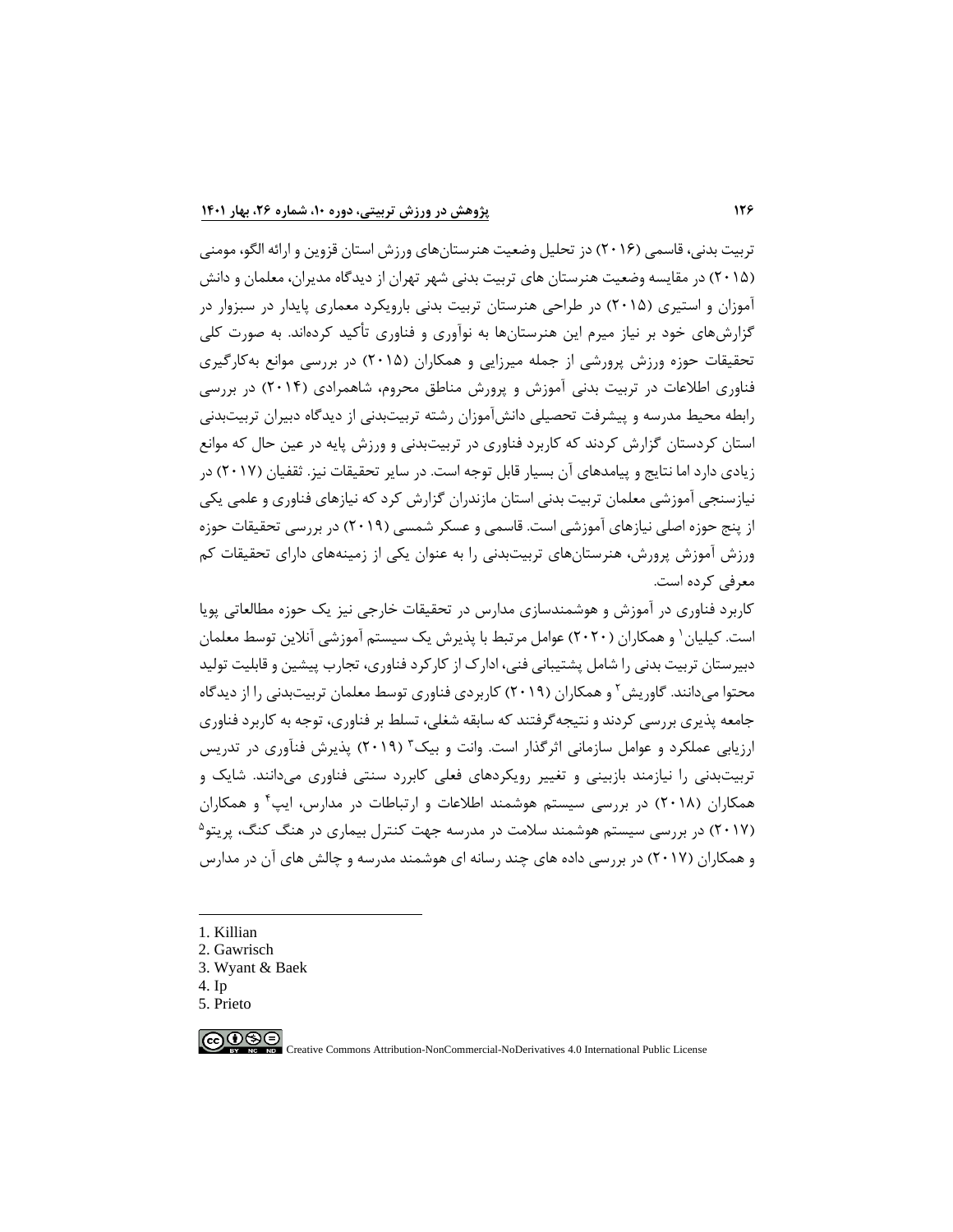ستونی، نورگیت و داویس` (۲۰۱۶) در بررسی خدمات حرکتی هوشمند برای ترویج حمل و نقل مدرسه پایدار نشان دادند که هوشمندسازی مدارس مهمترین گام در حرکت به سوی مدرسه بادگیرنده و پایدار است. بیساین ۲ (۲۰۱۴) در بررسی نگرش های تربیت بدنی و معلمان ورزش نسبت به تکنولوژی در مدرسه، جوینو۲ (۲۰۱۱) در بررسی کاربرد فناوری در روشهای آموزش تربیتبدنی و گیبن ٔ و همکاران (۲۰۱۰) در بررسی یکپارچه سازی فناوری در آموزش تربیتبدنی و ارتباط آن با نگرش و عملکرد معلمان گزارش کردند که کاربرد فناوری در تربیتبدنی و ورزش پایه در عین حال که موانع زیادی دارد اما نتایج و پیامدهای آن بسیار قابل توجه است.

مرور مبانی و تحقیقات در زمینه موضوع پژوهش نشان میدهد نوآوریها و فناوریهای روزافزون سبب شده است که همه نظام های آموزشی وادار به واکنش، تغییر و انطباق با محیط جدید شوند. تطبیق با شرایط محیطی به اطالعات و روشهای تخصصی و بومی نیاز دارد. تحقیقات داخلی و خارجی در یک دهه اخیر تمرکز باالیی در این زمینه داشتهاند و به ارائه علل، مفاهیم، روشها و راهکارهای مختلف برای کاربرد فناوری و ترویج نوآوری در محیطهای آموزشی پرداختهاند. بسیاری از تحقیقات درحوزه هنرستانهای تربیتبدنی بر جنبههای آموزشی متمرکز بوده و تاکنون رویکردهای نوین مانند هوشمندسازی، هوشمندسازی و پایدارسازی به طور تخصصی مورد بررسی قرار نگرفته است. تحقیقات خارجی هر چند بیشتر و کاملتر به بررسی متغیرها پرداختهاند اما مدل های قابل اکتفایی در این زمینه ارائه نشده است.

در همین راستا چالشها و مسائلی مختلفی در ارتباط با هنرستانهای تربیتبدنی و جایگاه آنها در ورزش کشور وجود دارد که می توانند از طریق کاربرد دانش و فناوری و به طور مشخص هوشمندسازی تعدیل و رفع شوند. اما اینکه چگونه از روشها و چارچوبهای موجود در این زمینه باید استفاده کرد به دلیل کمبود اطالعات تخصصی و تحقیقات در این زمینه، ابهامات زیادی وجود دارد که بر ضرورت توجه محققان به این مقوله بیشتر تأکید می نماید. برای مثال اینکه محققان کدام مقوالت را در اولویت پژوهش قرار دهند. به طور مشخص سئوال اساسی پژوهش این است که اجرای الگوی هوشمندسازی در هنرستانهای تربیتبدنی تحت تأثیر چه عواملی قرار دارد؟ روابط بین این عوامل و برآیند آن چگونه قابل پیش بینی است؟ و برای مدیریت آن، چه الگوی تحلیلی و فکری میتواند مفید واقع شود؟

7. Bisgin

6. Gibbone

$$
\bigcirc \bigcirc \bigcirc \bigcirc \bigcirc \bigcirc \bigcirc
$$

<sup>6.</sup> Norgate & Davies

<sup>5.</sup> Juniu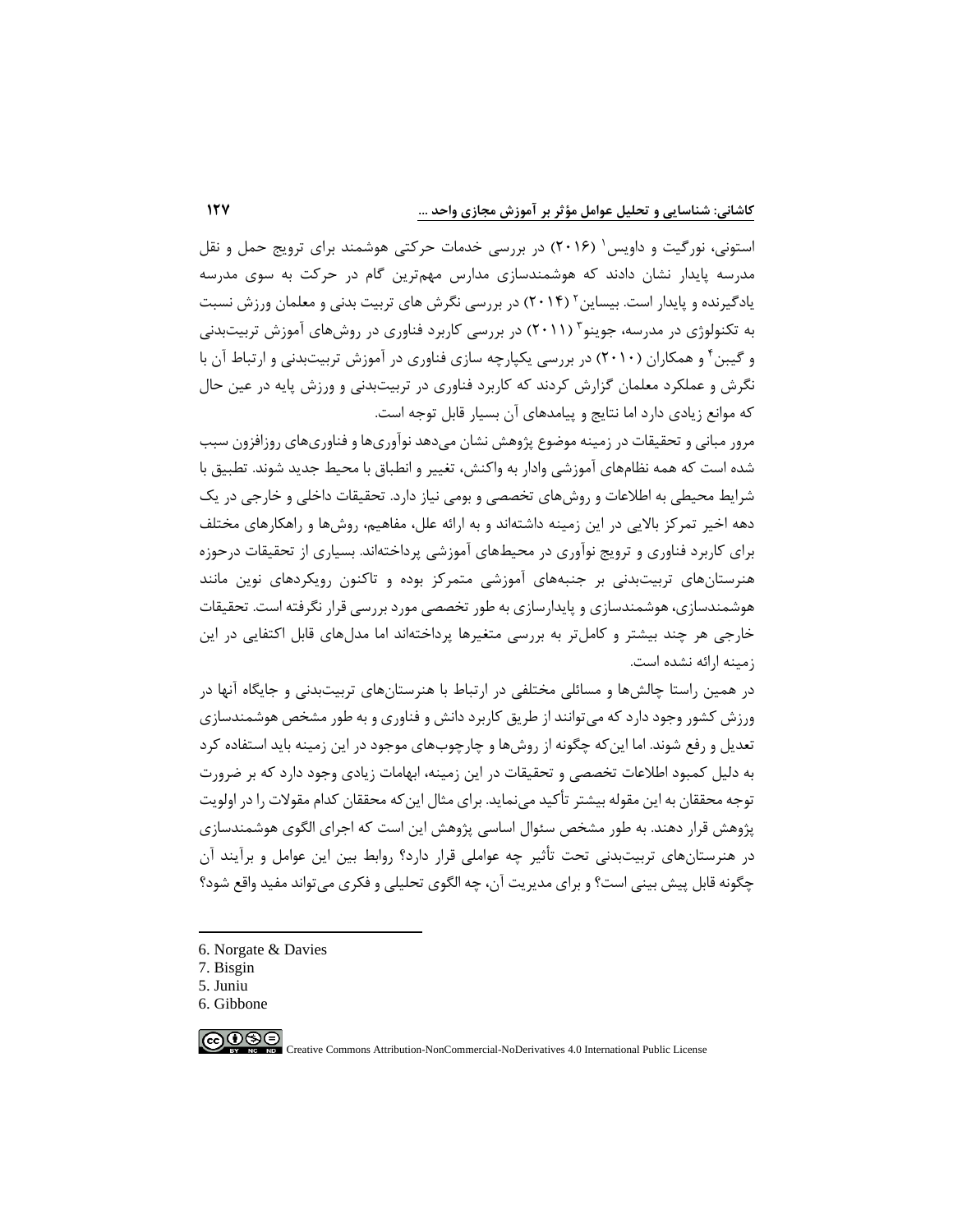از این رو بر اساس نکات و چالشهای بیان شده ، هدف از این پژوهش طراحی مدل تلفیقی هنرستان تربیتبدنی هوشمند با رویکرد یادگیرندگی و پایداری بود.

# **روش پژوهش**

روش تحقیق از نوع مطالعات کیفی با رویکرد اکتشافی نظامند بود. جامعه آماری پژوهش شامل دو بخش منابع انسانی آگاه و منابع اطالعاتی مرتبط به موضوع پژوهش انتخاب شد. نمونه انسانی شامل اساتید دانشگاه ها، مدیران و مدرسان هنرستانهای تربیتبدنی، مدیران و کارشناس آموزش و پرورش بود. منابع اطالعاتی نیز مشتمل بر منابع علمی، اسنادی و کتابخانهای تعیین گردید. نمونه آماری بر مبنای رسیدن به اشباع نظری برآورد گردید و به صورت روش قضاوتی (نظری) بر افراد و روش هدفمند و قابل دسترس برای منابع اطالعاتی نمونهگیری شد.

**گروه مطالعه نمونهگیری نمونه**  جامعه انسانی اساتید دانشگاه: مدیریت ورزشی و مدیریت آموزشی دانشگاه دولتی، تربیت بدنی دانشگاه فرهنگیان قضاوتی )نظری( 6 نفر 18 نفر معلمان و مدیران هنرستانهای تربیتبدنی قضاوتی )نظری( 7نفر مدیران و کارشناسان آموزش و پرورش در دو بخش معاونت تربیتبدنی و سازمانهای نوسازی و هوشمندسازی مدارس قضاوتی )نظری( 5 نفر جامعه اطلاعاتی منابع کتابخانهای و علمی (مقاله، کتاب، و ..) هدفمند و قابل دسترس 16 نسخه  $\mathbf{f}$ نسخه گزارشها و اسناد اجرایی و حقوقی هدفمند و قابل دسترس 9 نسخه منابع و آرشیوهای رسانهای هدفمند و قابل دسترس 18 نسخه

**جدول -1 مشخصات نمونه آماری پژوهش**

ابزار پژوهش شامل مطالعه کتابخانهای نظامند و مصاحبه اکتشافی (نیمه ساختارمند) بود. مشخصات ابزارهای پژوهش به صورت زیر است. استخراج مؤلفهها با بررسی مبانی و پیشینه از طریق مطالعه اسناد، کتابها و مقاالت شامل منابع داخلی و خارجی انجام گردید. از مصاحبهها جهت تکمیل و تطبیق عوامل و روابط شناسایی شده در مطالعه کتابخانهای استفاده شد. انجام مصاحبهها بر اساس چارچوب تحلیلی طراحی شده از قبل صورت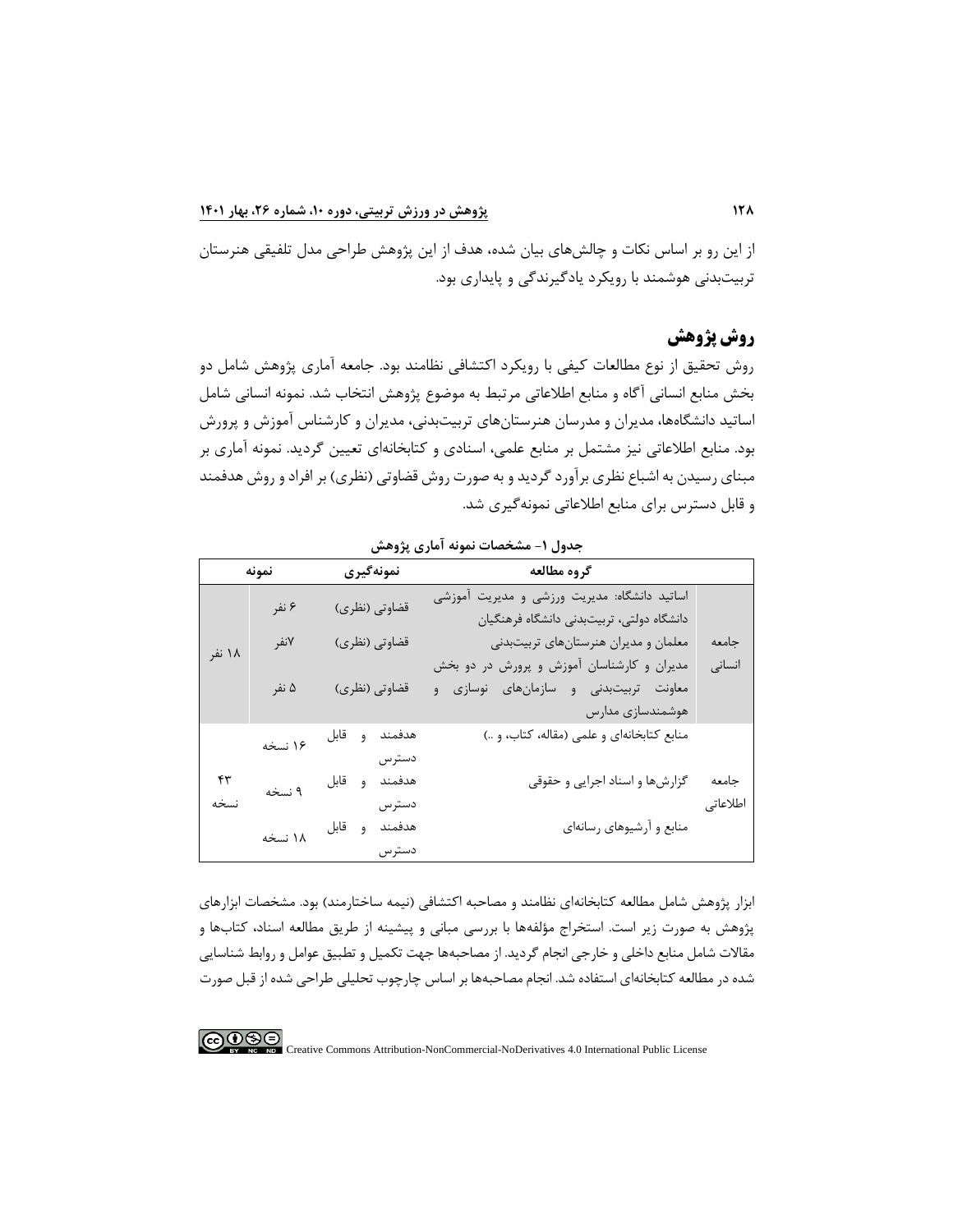گرفت. قبل از انجام هر مصاحبه، مصاحبههای قبلی تحلیل میشد و مبنای مصاحبه جدید قرار میگرفتند. روایی ابزار با استفاده از روشهای رواییسنجی کیفی ذکر شده کنترل و مطلوب ارزیابی شد.

| مصاحبه                                                                                                                 | مطالعه كتابخانهاى                                                                      | روش               |
|------------------------------------------------------------------------------------------------------------------------|----------------------------------------------------------------------------------------|-------------------|
| چارچوب پرسش (پرسشنامه بازپاسخ)                                                                                         | رونوشت (چک لیست استخراج مفاهیم)                                                        | ابزار             |
| منابع انسانی                                                                                                           | منابع اطلاعاتي                                                                         | نمونه مورد مطالعه |
| انتخاب افراد بر حسب شایستگی علمی و<br>روایی محتوایی پرسشنامه از دیدگاه<br>متخصصان<br>میزان توافق بین کدگذاران و مصححان | انتخاب نسخههای معتبر به لحاظ علمی و<br>حقوقى<br>روایی محتوایی رونوشت از دیدگاه متخصصان | روايي             |

**جدول -2 مشخصات ابزارهای پژوهش**

اساس انتخاب نمونه این بود که افراد و اطالعات منتخب بتوانند به شکلگیری نظریه و تکرارپذیری یافتهها کمک کنند. تکرارپذیری در دو بُعد مدنظر قرار گرفت: .1 تکرارپذیری لغوی که در آن تولید نتایج مشابه با انتخاب موردهای مشابه هدف بود؛ ۲. تکرارپذیری نظری که در آن تولید نتایج متضاد از طریق انتخاب موردهایی در قطبهای مخالف هدف بود. در این پژوهش، با ارائه بازخورد به مصاحبه- شوندگان و قراردادن آنها در مسیر پژوهش به طوری که بر نحوه پاسخگوئی آنها تأثیر نگذارد، به منظور افزایش روایی درونی اقدام شد. ضمنا،ً پس از انجام هر مصاحبه، الگوی بهدست آمده تا آن مرحله ارائه میشد و در صورتی که مصاحبهشونده نکاتی را نسبت به الگو داشت، مورد بحث قرار می داد. این کار پس از انجام مصاحبه انجام میشد تا مصاحبه خالی از هر گونه پیشفرض و جهتگیری انجام شود. همزمان با گردآوری داده ها، کار تحلیل آنها طی سه مرحله کدگذاری باز، محوری و انتخابی نیز شروع شد. پس از استخراج کدها، آنها طبقهبندی میشوند؛ مقایسه مداوم، تفاوتها و تشابهات بین این کدها را آشکار میکند؛ طبقات جدا و یا ادغام میگردند تا نظریه در روند این فرآیند شکل گیرد. منابع و

 $\bigcirc$   $\bigcirc$   $\bigcirc$ Creative Commons Attribution-NonCommercial-NoDerivatives 4.0 International Public License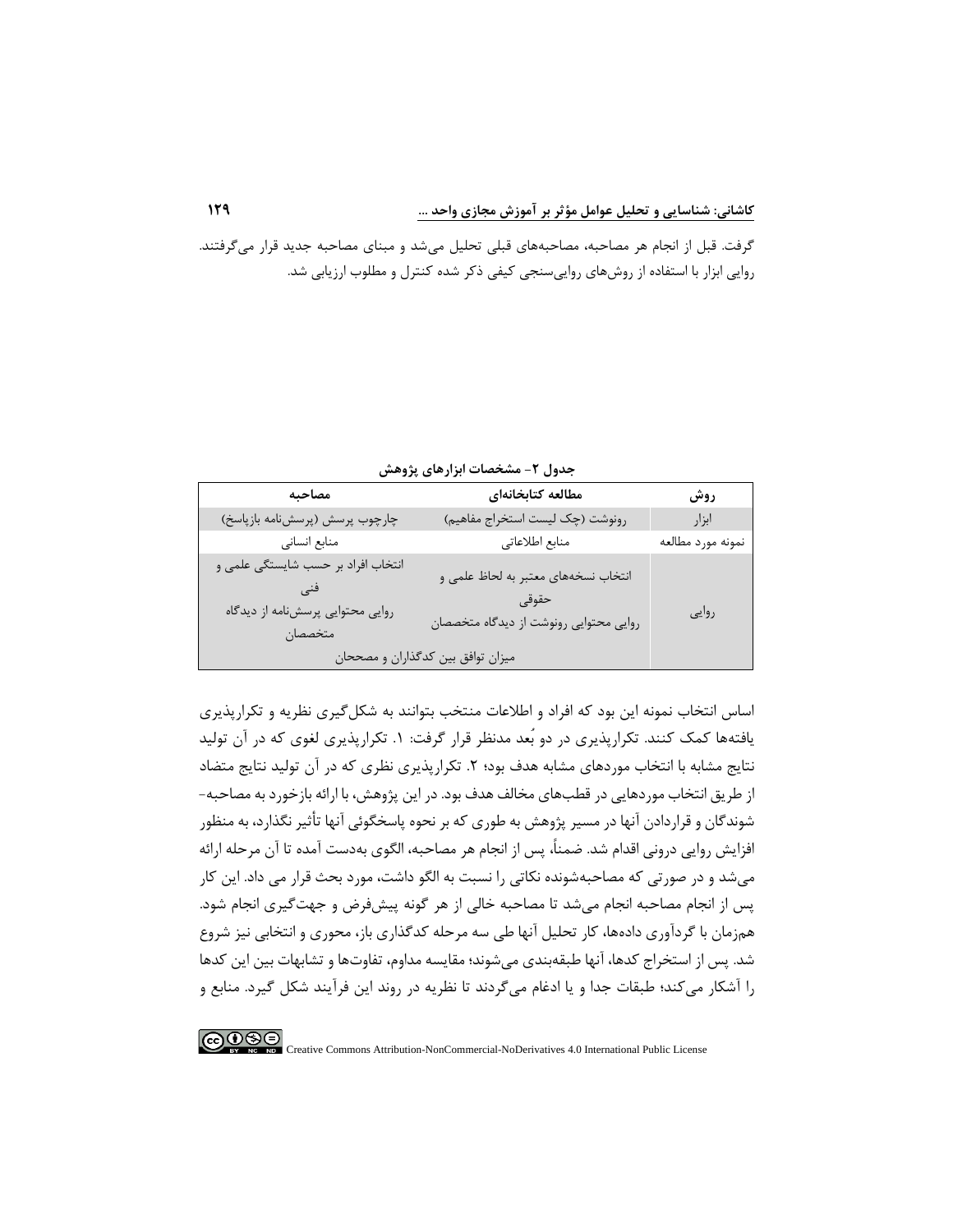متون موجود نیز در روند تکمیل تئوری مورد استفاده قرار میگیرند. کار گردآوری دادهها تا زمانی ادامه یافت که پژوهشگر اطمینان حاصل کند که ادامۀ کار چیز تازهای به دانسته های او نمیافزاید. پس از انجام 19 مصاحبه در طی دورۀ شش ماه، تحلیل داده ها حاکی از اضافه نشدن دادۀ جدید به دادههای قبلی بود؛ چرا که درصد باالیی از داده های مستخرج از مصاحبههای آخر تکراری بود. بنابراین، با رسیدن به حد اشباع نظری، به مصاحبهها پایان داده شد. کدگذاری با استفاده از مطالعات قبلی و نظر چند پژوهشگر انجام شد. مدل پژوهش نیز بر اساس روابط شناسایی شده به صورت یک چارچوب مفهومی ترسیم گردید. کدگذاری در سه مرحله کدگذاری اول (باز)، کدگذاری دوم (گزینشی) و کدگذاری سوم (موضوعی) انجام شد تا مقولهها تبدیل به مؤلفهها، سپس ابعاد و در نهایت عاملهای اصلی در مدل مفهومی شوند.

## **نتایج**

بر اساس جدول 3 پس از کدگذاری مرحله اول و غربال کمی آن در نهایت 79 مؤلفه در چهار سطح، 10 منظر و 23 بُعد چارچوببندی و کدگذاری شدند.

| تكرار<br>مضامين<br>كليدى | مؤلفه<br>(کدگذاری اول)                                      | ابعاد<br>(کدگذاری<br>دوم) | منظر<br>(کدگذاری<br>سوم) | سطح<br>(کدگذاری<br>چهار م) |
|--------------------------|-------------------------------------------------------------|---------------------------|--------------------------|----------------------------|
| 15                       | سیاستهای وزارت آموزش و پرورش                                |                           |                          |                            |
| 14                       | راهبردها و مصوبات سازمانهای نوسازی و هوشمندسازی<br>مدارس    | درون<br>سيستمى            |                          |                            |
| 10                       | بخش تربیتبدنی و ورزش وزارت آموزش و پرورش                    |                           |                          |                            |
| $\overline{4}$           | سیاستهای سازمانها و مراکز اجرایی و آموزشی حوزه<br>ورزش كشور |                           | پيشرانها و<br>الزامات    |                            |
| 3                        | تأكيد مطالعات علمي اخيرا بر هوشمندسازي مدارس                |                           | نهادى                    |                            |
| 7                        | سیاستهای سازمانهای متولی فناوری اطلاعات و ارتباطات<br>كشو,  | برون<br>سيستمى            |                          |                            |
| 6                        | تحولات بازار و صنعت خدمات آموزش و ورزش و فناورى             |                           |                          |                            |
| 4                        | تحولات بین المللی حوزههای آموزش و ورزش و فناوری             |                           |                          |                            |
| 13                       | بودجه تخصصي براي تجهيز و نوسازي مدارس كشور                  | حمايت                     |                          |                            |
| $\overline{4}$           | مشارکت شرکتهای دولتی خدمات فناوری و هوشمندسازی              | دولتى                     |                          |                            |

**جدول -3 چارچوببندی و کدگذاری چند مرحلهای مؤلفههای شناسايی شده**

 $\bigcircled{\mathbb{R}}\oplus$ Creative Commons Attribution-NonCommercial-NoDerivatives 4.0 International Public License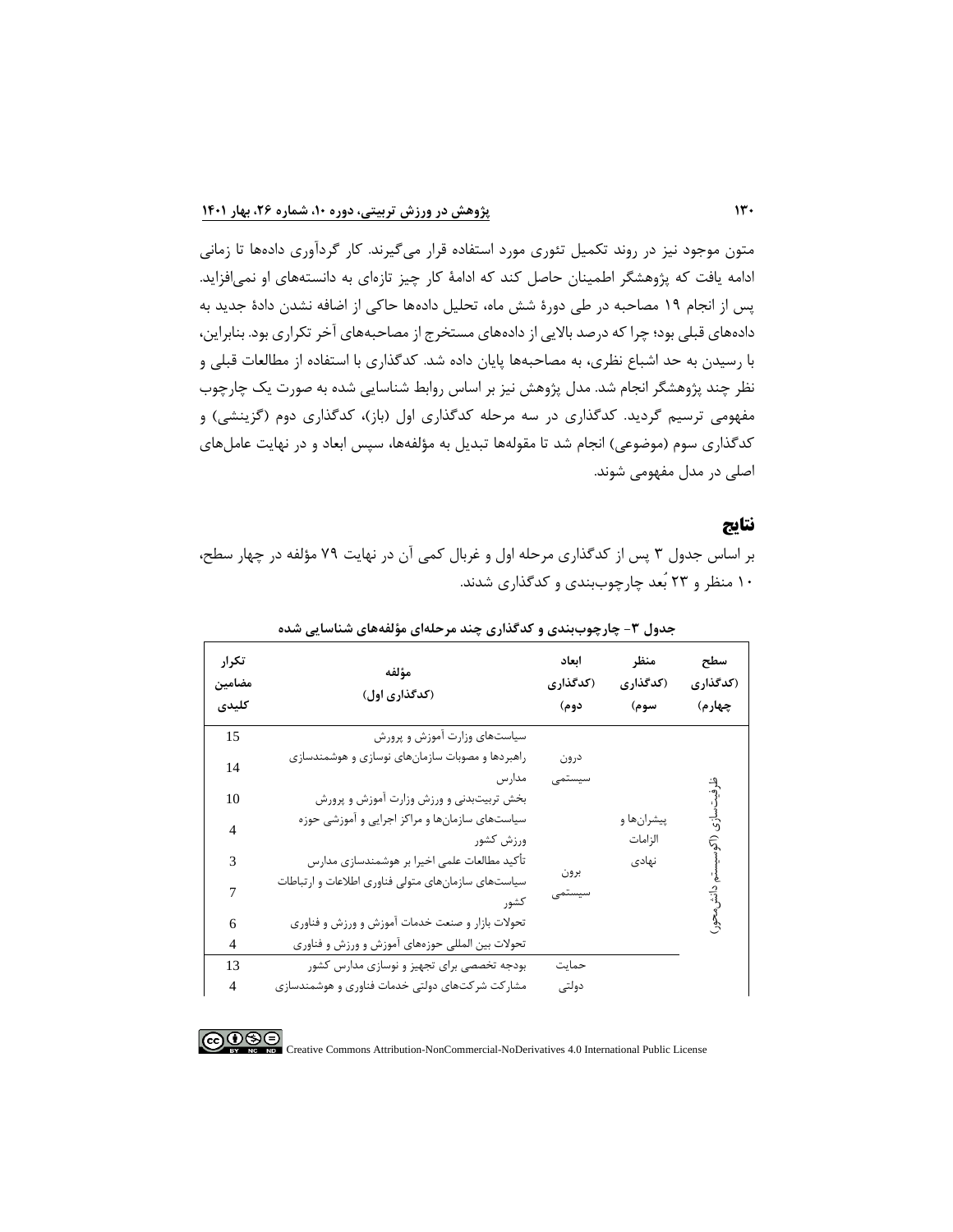# **کاشانی: شناسا يی و تحلیل عوامل مؤثر بر آموزش مجازی واحد ...**

| 8  | مصوبات وزارت آموزش و پرورش در زمینه توسعه هنرستانها                                |                  |                    |  |
|----|------------------------------------------------------------------------------------|------------------|--------------------|--|
|    | سیاستهای تشویقی دولت در بخش ارتقای سیستم آموزشی                                    |                  |                    |  |
| б  | سرمایهگذاری بخش خصوصی در ارتقای تکنولوژیکی سیستم<br>اموزشى                         |                  | حمايتها و          |  |
| 6  | برون سپاری خدمات هوشمندسازی به بخش خصوصی و<br>صنعت                                 | مشاركت<br>صنعت و | منابع<br>اكوسيستمى |  |
| 10 | بهرهگیری از ظرفیتها مراکز علمی و فناوری مانند<br>استارتاپها در زمینه بومیسازی دانش | بخش<br>حصوصى     |                    |  |
| 12 | مشارکت بخش خصوصی در پروژههای هوشمندسازی مدارس                                      |                  |                    |  |

| تكرار<br>مضامين | مؤلفه<br>(کدگذاری اول)                                 | ابعاد<br>(کدگذاری | منظر<br>(کدگذاری      | سطح<br>(کدگذاری |
|-----------------|--------------------------------------------------------|-------------------|-----------------------|-----------------|
| كليدى           |                                                        | دوم)              | سوم)                  | چهارم)          |
| 11              | کمکهای مردمی در زمینه مدرسهسازی و تجهیز مدارس          |                   |                       |                 |
| 10              | حمایتهای نهادهای عمومی و اجتماعی از ارتقا مدارس        |                   |                       |                 |
| 12              | حمايت والدين دانش آموزان از برنامه هوشمندسازي مدارس    | حماىت             | حمايتها و             |                 |
| 6               | حمایت و پیگیری رسانههای از اقدامات حوزه آموزش و        |                   | منابع                 | $\frac{1}{2}$   |
|                 | پرورش                                                  | عمومى             | اكوسيستمى             |                 |
| 8               | حمایت جامعه ورزش از برنامههای مرتبط با هنرستانهای      |                   |                       |                 |
|                 | تربيتبدنى                                              |                   |                       |                 |
| 7               | نیازسنجی جامع هوشمندسازی هنرستانهای تربیتبدنی          |                   |                       |                 |
|                 | توسط مديريت آنها                                       | آمادەسازى         |                       |                 |
| 16              | پیگیری تأمین منابع هوشمندسازی هنرستان از مسیر          | سيستم             |                       |                 |
|                 | سازمانی و بیرونی                                       | مديريتي           | مديريت<br>فناور ىمحور |                 |
| 10              | برنامەريزى پروژه هوشمندسازى هنرستان                    |                   |                       |                 |
| $\overline{4}$  | تعریف کلیه فرایندها و فعالیتهای هنرستان در قالب سایت و |                   | هنرستان               |                 |
|                 | سامانه الكترونيك                                       | یکپارچگی و        |                       |                 |
|                 | چابکسازی مدیریت از طریق بکارگیری اتوماسیون و           | هوشمندى           |                       |                 |
| 4               | سیستمهای اطلاعاتی ارتباطی                              | مديريت            |                       |                 |

**ادامة جدول -3 چارچوببندی و کدگذاری چند مرحلهای مؤلفههای شناسايی شده**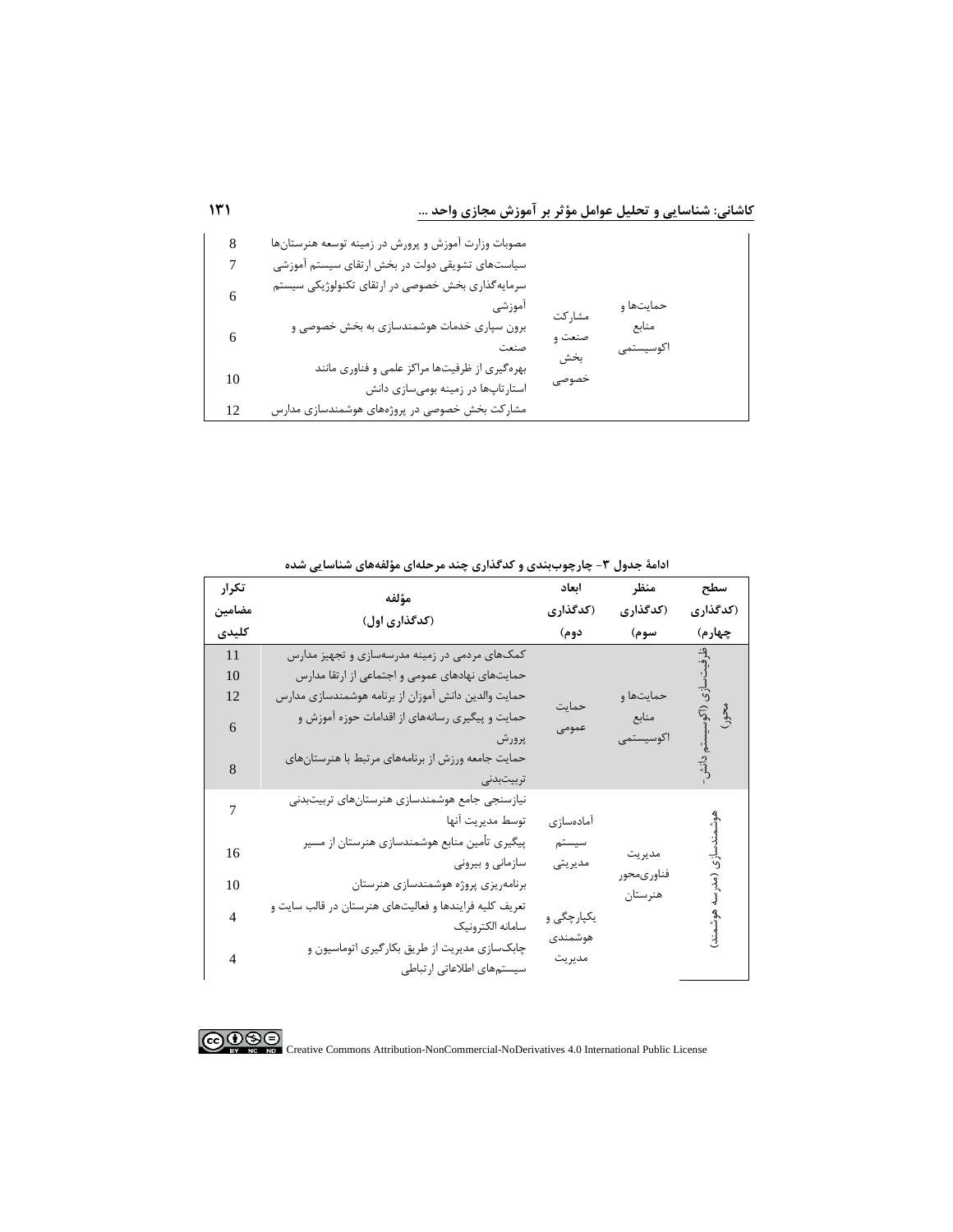# **132 پژوهش در ورزش تربیتی، دوره ،10 شماره ،26 بهار 1401**

| 6  | تقسیم کار و تعیین وظایف معلمان و پرسنل به در سیستم   |            |             |  |
|----|------------------------------------------------------|------------|-------------|--|
|    | دانش محور جديد                                       |            |             |  |
| 13 | تجهیزات شبکه مانند سرور، یهنای باند و …              |            |             |  |
| 15 | وسایل کاربری مانند رایانه، تبلیت و …                 |            |             |  |
| 19 | وسایل آموزشی مانند ویدئو پروژکتورهای و تخته های      | سختافزارى  |             |  |
|    | هوشمند                                               |            |             |  |
| 6  | وسایل جانبی مانند چاپگر و اسکنر                      |            | ; پر ساخت   |  |
| 4  | تجهیزات ایمنی و مانند برق اضطراری                    |            | <b>ICT</b>  |  |
| 8  | امنیت شبکه فناوری اطلاعات و ارتباطات مورد استفاده    |            | هنر ستان ها |  |
| 6  | به کار گیری نرمافزارهای آموزشی کمکی و پیشرفته (تولید |            |             |  |
|    | محتوا، و…)                                           |            |             |  |
| 7  | نرم افزاهای چند رسانهای و شبکههای اجتماعی            | نرم افزاری |             |  |
| 18 | وب سایت و اتوماسیون اداری                            |            |             |  |
| 14 | نرم افزارهای ورزشی                                   |            |             |  |

| تكرار  | مؤلفه                                        | ابعاد       | منظر      | سطح      |
|--------|----------------------------------------------|-------------|-----------|----------|
| مضامین | (کدگذاری اول)                                | (کدگذاری    | (کدگذاری  | (کدگذاری |
| كليدى  |                                              | دوم)        | سوم)      | چهار م)  |
| 8      | اتصال به شبکههای ملی مدارس و آموزش و پرورش   | شبکههای     |           |          |
| 3      | دسترسی به شبکههای ورزشی                      |             | دسترسى به |          |
| 5      | دسترسی به شبکههای آموزشی ملی و بین المللی    | تخصصى       | شبكەھاي   | هوشمند)  |
| 14     | دسترسی به شبکههای اجتماعی                    | شىكەھاي     | محيطى     |          |
| 13     | دسترسی به شبکههای بازار و صنعت               |             |           |          |
| 7      | دسترسی به شبکههای دولتی و ملی                | عمومى       |           |          |
| 16     | رضايت دانش آموز و والدين                     |             |           |          |
| 6      | دستیابی به استاندارد آموزشی ملی و بین المللی | كيفيت       |           |          |
| 5      | تناسب نسبت سرانه تجهيزات و فضا به دانش آموز  | آموزشى      | قابليت    |          |
| 4      | تناسب نسبت تعداد معلم به دانش آموز           |             |           |          |
| 7      | تقويم أموزشي و طرح درس مدرسان                |             | سيستم     |          |
| 20     | روشهای آموزش و الگوهای تدریس                 | برنامەر يزى | أموزشى    |          |
| 8      | برنامه آموزشی پنهان ناشی از هوشمندسازی       | آموزشى      |           |          |
| 7      | تحول در روشهای ارزشیابی                      |             |           |          |

# ادامهٔ جدول ۳- چارچوببندی و کدگذاری چند مرحلهای مؤلفههای شناسایی شده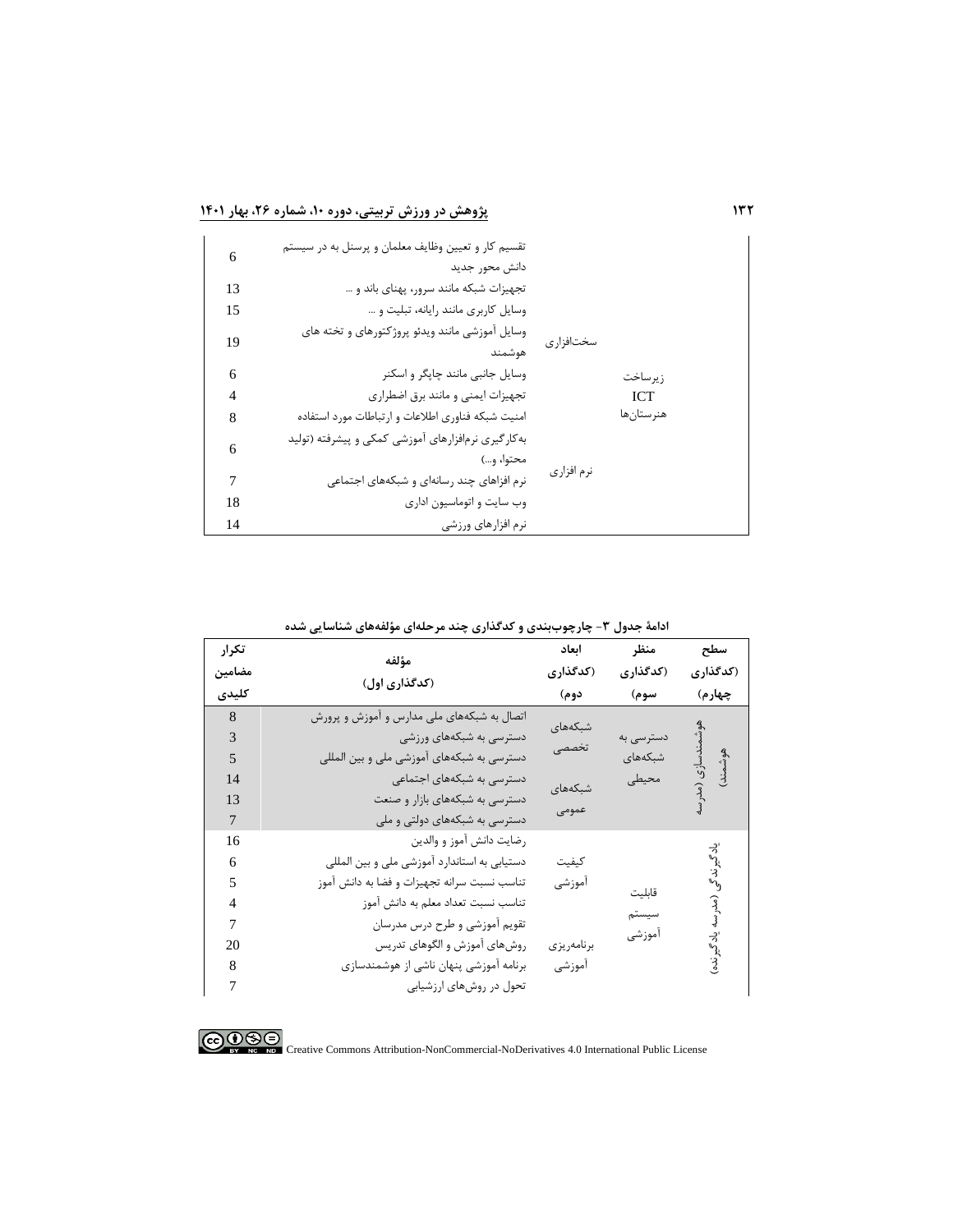**کاشانی: شناسا يی و تحلیل عوامل مؤثر بر آموزش مجازی واحد ...** 

| 10 | تولید بسته های آموزشی دیجیتال                           | منابع             |             |  |
|----|---------------------------------------------------------|-------------------|-------------|--|
| 9  | تهيه منابع آموزشي پيشرفته داخلي و خارجي                 | اموزشى            |             |  |
|    | ايجاد پايگاه داده و فايل توسط مدرسان                    |                   |             |  |
| 7  | نوآوری و خلاقیت معلمان در روش تدریس                     |                   |             |  |
| 13 | بهرهگیری از جدیدترین روشهای آموزشی و ورزش پایه در       | نوآوري            |             |  |
|    | جهان                                                    | آموزشى            |             |  |
| 4  | تنوع بخشى به موضوعات و فعاليتها                         |                   |             |  |
| 5  | مهارتهای کار با نرم افزارهای عمومی                      | سطح و نوع         |             |  |
| 11 | مهارتهای کار با نرم افزارهای آموزشی و ورزشی             |                   |             |  |
| 8  | مهارتهای کار با شبکههای اجتماعی و ارتباطی               | مهارت             | سواد        |  |
| 14 | برگزاری دورههای کار با رایانه و سیستمهای الکترونیک برای |                   | اطلاعاتي و  |  |
|    | معلمان و عوامل اجرایی هنرستان                           | آموزش و<br>ارتقاى | فناوري اعضا |  |
| 5  | تشویق به یادگیری مهارتهای پیشرفته در معلمان             |                   |             |  |
|    | اجرای روش منتورینگ برای معلمان                          | مهارت             |             |  |

| تكرار          | مؤلفه                                             | ابعاد    | منظر         | سطح            |
|----------------|---------------------------------------------------|----------|--------------|----------------|
| مضامين         | (کدگذاری اول)                                     | (کدگذاری | (کدگذاری     | (کدگذاری       |
| كليدى          |                                                   | دوم)     | سوم)         | چهارم)         |
| 12             | استفاده از فرمتهای مختلف محتوا (ویدئویی، تصویری،  |          |              |                |
|                | صوتی، متنی)                                       | يادگيري  | محيط پوياي   |                |
| 6              | استفاده از فناوری چندرسانهای جهت ارتباطات درسی    | چند بعدي | یادھی-       | گيرنده)        |
| $\overline{4}$ | تر کیب مناسب فعالیتهای نظری و عملی (شناختی-نگرشی- |          | يادگيري      |                |
|                | مهارتي)                                           |          | هنرستانها    |                |
| 3              | ایجاد حس یادگیری معنادار در فراگیران              |          |              |                |
| 5              | فرهنگ خودآموزی و یادگیری مستمر                    | استمرار  |              |                |
| 4              | برخورداري از برنامه توسعه فردي براي فراگيران      | يادگيري  |              | ۼ              |
| 14             | دستیابی به استانداردهای مدیریتی                   | بلوغ     | بلوغ سازماني |                |
|                |                                                   |          |              | پایدار<br>وَ د |
| 8              | دستیابی به استانداردهای ورزشی                     | ساختاری  | هنرستانها    |                |

**ادامة جدول -3 چارچوببندی و کدگذاری چند مرحلهای مؤلفههای شناسايی شده**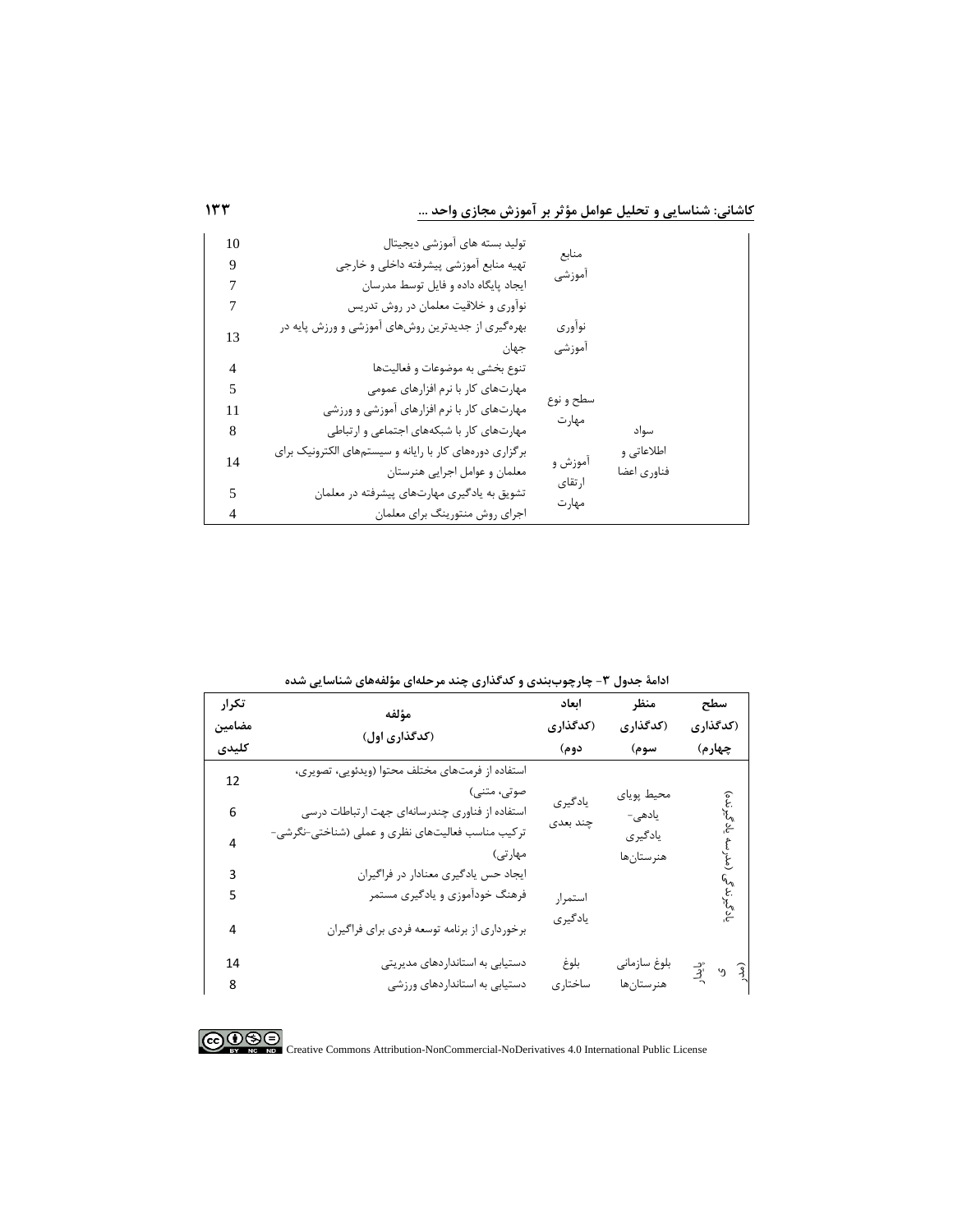# **134 پژوهش در ورزش تربیتی، دوره ،10 شماره ،26 بهار 1401**

| 9  | دستیابی به استانداردهای آموزشی                        |             |             |  |
|----|-------------------------------------------------------|-------------|-------------|--|
| 12 | تثبيت سيستم مديريت مبتنى بر فناورى اطلاعات و ارتباطات | بلوغ        |             |  |
| 7  | تثبیت فرهنگ خلاقیت و شکوفایی استعداد در دانش آموزان   | عملکر دی    |             |  |
| 8  | همافزایی بین معلمان، مدیران، پرسنل                    |             |             |  |
| 10 | دستیابی به استانداردهای زیست محیطی و مدرسه سبز        | مسئوليت     |             |  |
| 9  | دستیابی به استانداردهای نشاط اجتماعی و مدرسه شاداب    | اجتماعى     |             |  |
| 5  | دستیابی به استانداردهای سلامت عمومی و مدرسه سالم و    | هنرستان ها  |             |  |
|    | اخلاق مدار                                            |             | کا, کر د    |  |
|    | ایفای نقش مناسب هنرستانهای تربیتبدنی در حوزه ورزش     |             | محيطى       |  |
|    | کشو,                                                  |             | هنر ستان ها |  |
| 3  | ایفای نقش مناسب هنرستانهای تربیتبدنی در حوزه نظام     | تأثير گذاري |             |  |
|    | ۔ آموزشی و علمی کشور                                  | بر اکوسیستم |             |  |
| 4  | ایفای نقش مناسب هنرستانهای تربیتبدنی در محیط          |             |             |  |
|    | فرهنگی، آموزشی و ورزشی کشور                           |             |             |  |

سطوح مفهومی شامل ظرفیتسازی (اکوسیستم دانشمحور)، هوشمندسازی (مدرسه هوشمند)، یادگیرندگی (مدرسه یادگیرنده) و پایداری (مدرسه پایدار) بود.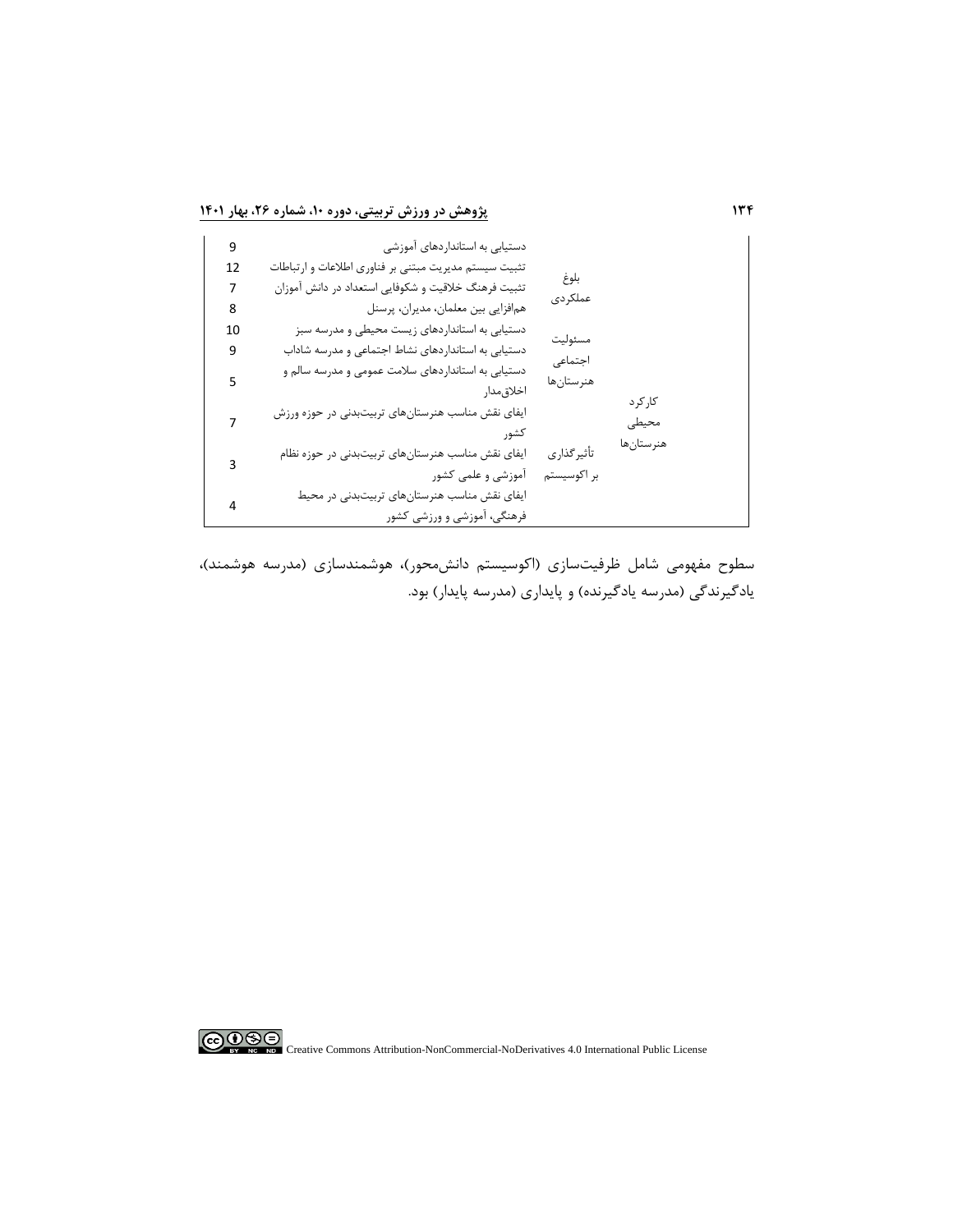

**شکل -1 مدل مفهومی پژوهش )مستخرج از چارچوب کیفی(** 

سطح ظرفیتسازی شامل دو منظر پیشران ها و الزامات نهادی و حمایتها و منابع اکوسیستمی است. پیشران ها و الزامات نهادی نیز شامل دو بُعد درون سیستمی و برون سیستمی بود. حمایتها و منابع اکوسیستمی هم مشتمل بر سه بُعد حمایت دولتی، مشارکت صنعت و بخش خصوصی و حمایت عمومی تعیین گردید.

سطح هوشمندسازی شامل سه منظر مدیریت فناوریمحور هنرستان، زیرساخت ICT هنرستانها و دسترسی به شبکههای محیطی بود. منظر مدیریت فناوریمحور مشتمل بر دو بُعد آمادهسازی سیستم مدیریتی و یکپارچگی و هوشمندی مدیریت بود. منظر زیرساخت ICT شامل ابعاد سختافزاری و نرم افزاری است. منظر دسترسی به شبکه های محیطی نیز شامل شبکههای تخصصی و شبکههای عمومی بود.

سطح یادگیرندگی شامل سه منظر قابلیت سیستم آموزشی، سواد اطالعاتی و فناوری اعضا و محیط پویای یادهی- یادگیری هنرستانها بود. منظر قابلیت سیستم آموزشی مشتمل بر چهار ابعاد کیفیت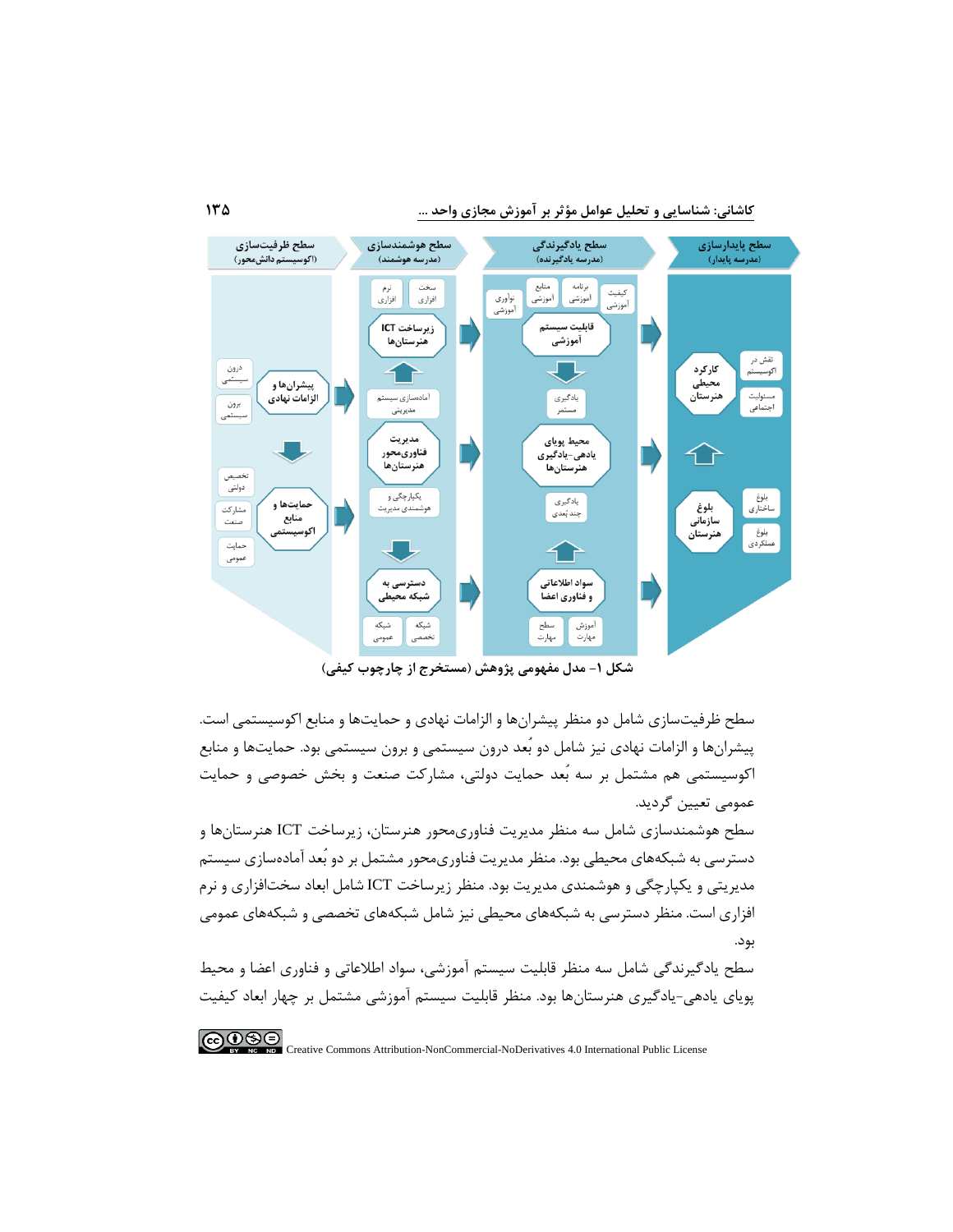آموزشی، برنامهریزی آموزشی، منابع آموزشی و نوآوری آموزشی است. منظر سواد اطالعاتی و فناوری اعضا شامل دو بُعد سطح و نوع مهارت و آموزش و ارتقای مهارت اعضای هنرستان بود. منظر محیط پویای یادهی -یادگیری هنرستانها هم شامل دو بُعد یادگیری چند بعدی و استمرار یادگیری است. سطح پایداری شامل دو منظر بلوغ سازمانی هنرستانها و کارکرد محیطی هنرستانها بود. منظر بلوغ سازمانی شامل دو بعد بلوغ ساختاری و بلوغ عملکردی است. منظر کارکرد محیطی هنرستانها نیز شامل ابعاد مسئولیت اجتماعی هنرستانها و تأثیرگذاری بر اکوسیستم بود.

در شکل ،1 مدل مفهومی پژوهش شامل متغیرها، منظرها و ابعاد، روابط بین آن ترسیم شده است. بر اساس شکل جریان کلی روابط شناسایی شده به صورت توالی سطح ظرفیتسازی، هوشمندسازی، یادگیرندگی و پایداری است. در سطح ظرفیتسازی جهت اثرگذاری منظر پیشران ها و الزامات نهادی بر منظر حمایت ها و منابع اکوسیستمی غالب است. در سطح هوشمندسازی اثر منظر مدیریت فناوریمحور بر زیرساخت ICT هنرستان ها و دسترسی به شبکههای محیطی غالب است. در سطح یادگیرندگی جهت اثرگذاری قابلیت سیستم آموزشی و سواد اطالعاتی و فناوری اعضا بر محیط پویای یادهی-یادگیری غالب است. در سطح سطح پایداری نیز منظر اثر کارکرد محیطی هنرستانها بر بلوغ سازمانی هنرستانها غالب است.

# **بحث و نتیجهگیری**

انتخاب رویکرد مدلسازی کیفی در این پژوهش به دلیل خالء این نوع تحقیقات در حوزه هنرستانهای تربیتبدنی است. هر سیستم آموزشی از اجزای مختلف و روابط گوناگون بین آنها تشکیل شده است که در حال کنش و واکنش با یکدیگر هستند. از این رو مدیریت در چنین سیستمی بسیار پیچیده و غیرقابل درک خواهد بود. مدلها به ما کمک میکنند که با سادهسازی کل سیستم به درک بهتری از تمامیت سیستم دست یابیم. مدلها به ما کمک می کنند مسائل را بهتر طبقهبندی کنیم و شانس یافتن پاسخهای صحیح را باال میبرد. در واقع مبانی اصلی دانش در هر حوزهای بر پایه مدلهای شناسایی شده مناسب و نه یافتههای جزئی و پراکنده قرار دارد؛ زیرا دادهها در قالب مدل میتوانند کشف، تبیین و تفسیر شوند. مدلسازی نمیتواند روابط پدیدههای محیطی را بهطور کامل توضیح دهد، اما درک مکانیسمهای اساسی آن را آسانتر می کند. مدیریت آموزشی حوزه ورزشی روشهای قابل قبول اندکی دارد تا میزان انطباق و پایداری خود در قبال تحوالت محیطی را به درستی بسنجد.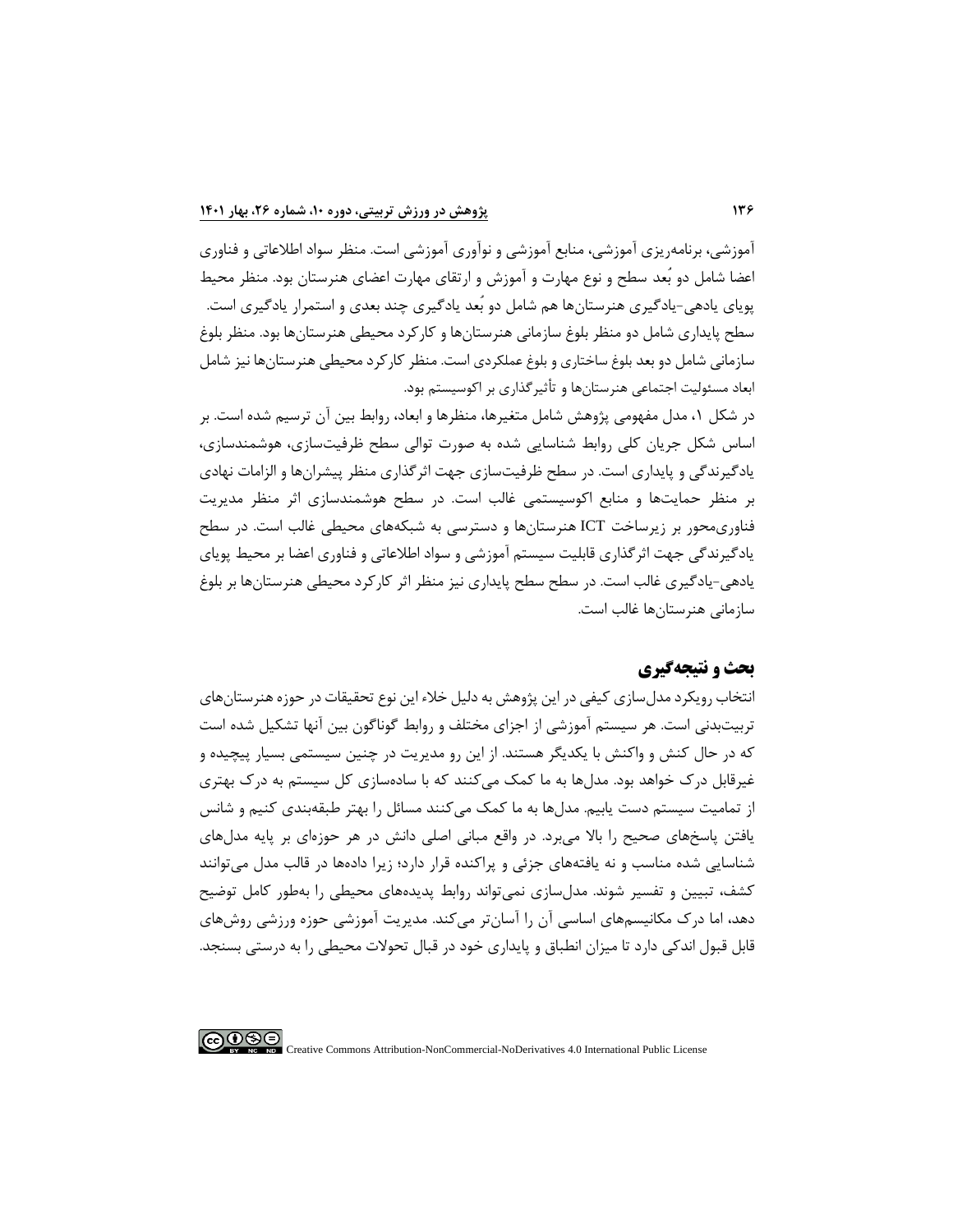در این پژوهش کوشش شده است عوامل اثرگذار در هوشمندسازی هنرستانهای تربیتبدنی مورد مطالعه بهگونهای هماهنگ تحلیل شوند.

بر اساس نتایج، چارچوب و مدل مفهومی پژوهش شامل چهار سطح، 10 منظر، 23 بعد و 79 مؤلفه بود. این چارچوب یک رویکرد جامع، سیستمی و چندسطحی به موضوع هوشمندسازی، یادگیرندگی و پایداری مراکز آموزشی دارد. از دیدگاه جامعیت، انواع متغیرها و عوامل دارای نقش و اثر مشهود درنظر گرفته شدهاند. از منظر سیستمی، رویکرد مؤلفه از عوامل زمینهای- محیطی به سوی ع وامل ساختاری- فرایندی و در نهایت عوامل پیامدی- کارکردی است. از منظر چند سطحی بودن نیز عوامل کلان-خرد و عوامل فردی- سازمانی- نهادی شناسایی شدهاند. سطوح ظرفیتسازی مبتنی بر اکوسیستم دانشمحور، سطح هوشمندسازی بیانگر الگوی مدرسه هوشمند، سطح یادگیرندگی مبنای الگوی مدرسه یادگیرنده و سطح پایداری بیانگر مدرسه پایدار است. تحقیقات پیشین نیز تأیید کننده کلیات یا جزئیات مدل مفهومی پژوهش هستند. سروش )2017( برای چارچوب مدرسه هوشمند با رویکرد معماری پایدار مؤلفههای فیزیکی و مکانشناختی، زیستمحیطی، آموزشی، مدیریتی و فناوری را تعیین کرد که با کلیات مدل انطباق دارد. طالیی و همکاران )2016( مؤلفههای هوشمندسازی مدرسه را در دو مضمون کلیِ عوامل ساختاری و فرآیندی چارچوببندی کرده است که با ماهیت عوامل سطوح مدل این پژوهش همسویی دارد. مدل مفهومی هوشمندسازی مدارس در تحقیق شیرزاد کبریا و سیدمحمد )2015( بیشتر عوامل مرتبط با سطح هوشمندی و یادگیرندگی را مورد تأیید قرار میدهد. سلیمی و رمضانی )2015( مؤلفه های زیرساختارها و قوانین و فرهنگ عمومی، نیروی انسانی ماهر، ارتباط بین مدارس، محیط یادگیری ومدیریت فنآوری داخلی مدارس را به عنوان مؤلفه های اصلی هوشمندسازی مدارس شناسایی نمود که مضامین بهکار رفته در این مدل همخوانی دارد. از این رو مدل پژوهش منطبق بر اصول علمی و سازمانی هوشمندسازی مراکز آموزشی است و اجزا و روابط آن نیز برای هنرستانهای تربیتبدنی به صورت تخصصی تعیین شده است.

اولین سطح مدل سطح ظرفیتسازی است و شامل دو منظر پیشران ها و الزامات نهادی و حمایتها و منابع اکوسیستمی است. بر اساس مدل پیشران ها و الزامات نهادی باید در هر دو بُعد درون سیستمی و برون سیستمی مورد توجه قرار بگیرد. حمایتها و منابع اکوسیستمی نیز در سه حوزه حمایت دولتی، مشارکت صنعت و بخش خصوصی و حمایت عمومی هر کدام کارکردها و اثرات خود را دارند. به دلیل نقش غالب دولت و نهادهای دولتی در سیستم آموزشی کشور، مؤلفههای پیشرانها و الزامات نهادی هم در درون نظام آموزش و پرورش و هم در محیط بیرونی آن میتوانند نقش مستقیم و زمینهای در زمینه هوشمندسازی مدارس ایفا کنند. همچنین با توجه به محدودیت مراکز آموزشی به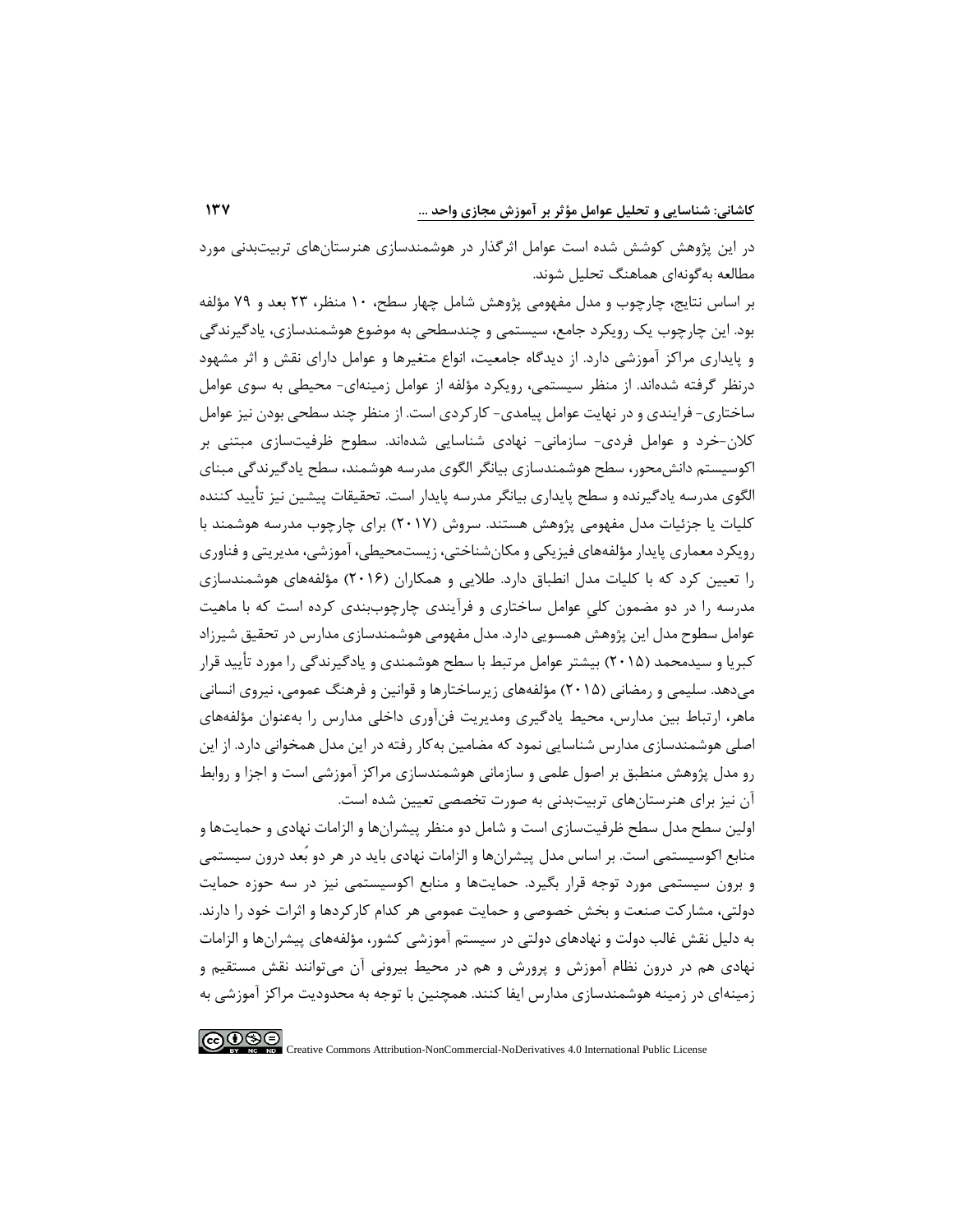ویژه مراکز دولتی، هزینهها و پیادهسازی سیستمهای هوشمند به تنهایی برای مدارس و آموزش و پرورش مقدور نیست و نیازمند حمایت از طرف انواع بازیگران اکوسیستم آموزش در محیط دولتی، صنعتی، اجتماعی و دانشگاهی کشور است. برخی نتایج پژوهشی پیشین نیز مؤلفهها و عوامل شناسایی شده در این سطح را به عنوان عوامل مهم و تعیین کننده مورد تأیید قرار میدهند. میرطاهری )2018( محورهای سیاستگذاری هوشمندسازی مدارس کشور را شامل بودجه، تجهیزات، توانمندسازی، برنامهریزی، فاوا، آموزش، خدمات، حمایت، نوآوری، مشارکت، یادگیری و سواد پیشنهاد داده است که منطبق با منظر "تعامل بین مراکز آموزشی با محیط بیرونی و نهادی" بررسی شده در این پژوهش است. در شیوهنامه هوشمندسازی مدارس کشور )2011( نیز نقش توانمندسازها و ظرفیتسازهای بیرونی برای مدارس و آموزش و پرورش مورد توجه و تأیید قرار گر فته است. شواهد بین المللی نیز توسعه تربیت بدنی در اصالحات جدید نظام های آموزشی را نیازمند سازگاری آنها با فناوری و تقویت رابطه آن با عوامل زمینهای میدانند. از این رو برای هنرستانهای تربیتبدنی کشور مانند سایر مدارس عمومی و تخصصی بدون ظرفیت سازی اکوسیستمی و محیطی دستیابی الگوی مدارس هوشمند و هوشمندسازی یادگیرنده و پایدار مسیر نخواهد بود.

دومین سطح از مدل، سطح هوشمندسازی به مفهوم اجرای الگوی مدرسه هوشمند بود که شامل سه منظر مدیریت فناوریمحور هنرستان، زیرساخت فناوری اطالعات و ارتباطات هنرستانها و دسترسی به شبکه های محیطی است. منظر مدیریت فناوریمحور در هر دو بُعد آمادهسازی سیستم مدیریتی و یکپارچگی و هوشمندی مدیریت ضرورت دارد. منظر زیرساخت نیز باید در ابعاد سختافزاری و نرم افزاری مورد توجه قرار بگیرد. دسترسی به شبکههای محیطی هم نیاز به هر دو حوزه شبکههای تخصصی و عمومی را بیان میکند . در تبیین عوامل این سطح و روابط بین آنها الزم است تفاوت بین فعالیتهای پراکنده و مقطعی با فعالیتها مبتنی بر برنامه و پایدار بیشتر مدنظر قرار بگیرد. در واقع میتوان گفت هوشمندسازی تنها محدود به تجهیز کالسهای به فناوری آموزشی نیست بلکه مدیریت هوشمند و تعامل با شبکههای هوشمند محیطی نیز جزو بنیانهای دستیابی به الگوی مدرسه هوشمند، یادگیرنده و پایدار هستند. پیادهسازی سیستم مدیریت هوشمند ابتدا از طریق تحول و آمادهسازی در سیستم مدیریت فعلی مسیر است. تجهیزات نیز تنها محدود به برخی سختافزارها و نرمافزارهای معمول نیست بلکه کلیه اجزای سختافزاری و نرمافزارهای برای آموزش الکترونیک، مدیریت هوشمند و ارتباطات دیجیتال مدنظر هست. دسترسی به شبکههای محیطی نیز تنها محدود به برخی از سایت های آموزش و ارزشیابی رسمی در کشور نیست بلکه کلیه شبکههای اطلاعاتی آموزشی، علمی، صنعتی، ورزشی و سایر در داخل و خارج از کشور را در بر میگیرد. مطالعات پیشین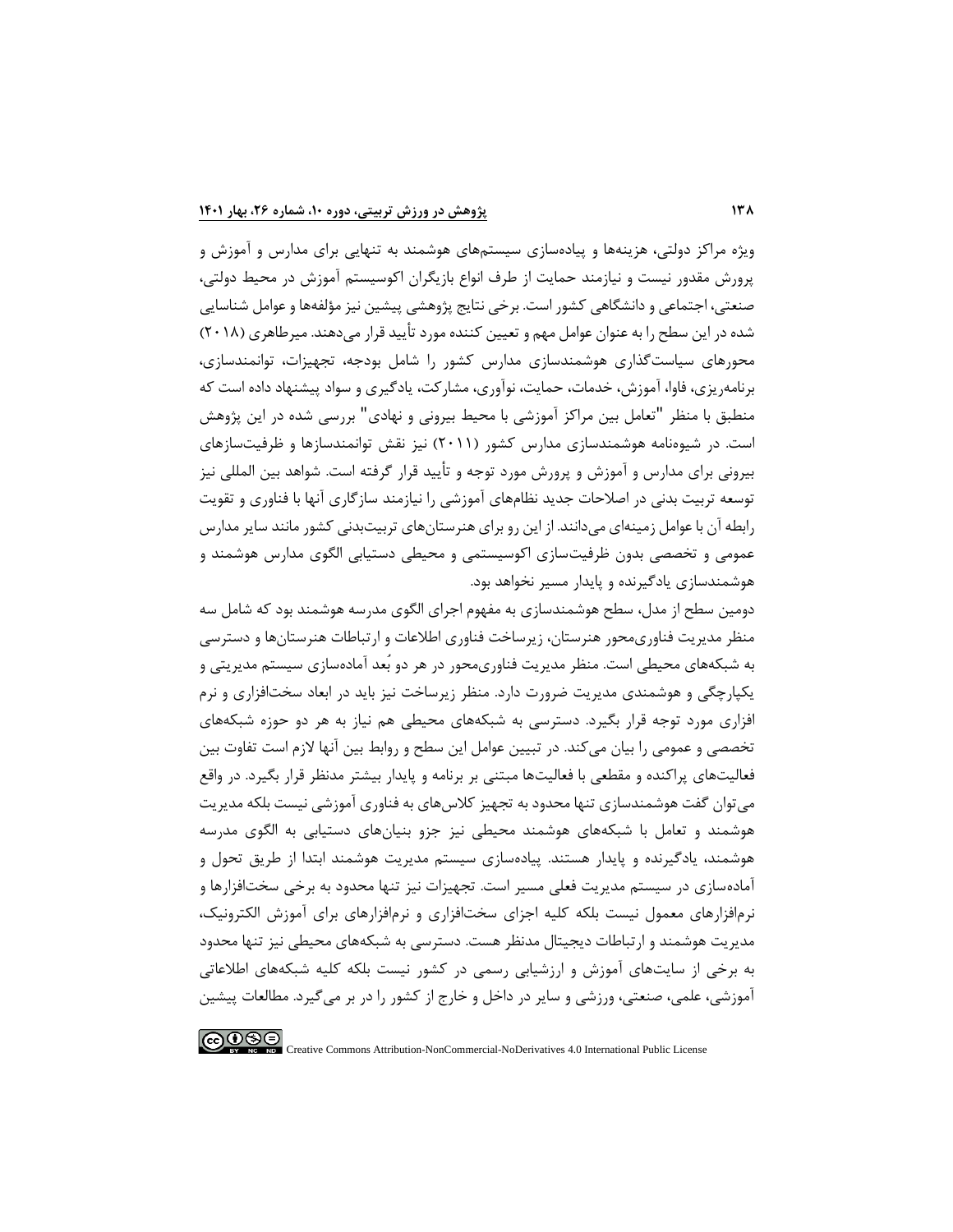نیز مؤلفههای اصلی و محوری در هوشمندسازی را بیشتر مربوط به مدیریت، زیرساخت و ارتباطات دانستهاند. استیری )2015( در طراحی هنرستان تربیت بدنی بارویکرد معماری پایدار در سبزوار در گزارشهای خود بر نیاز میرم این هنرستانها به نوآوری و فناوری تأکیده کردهاند. در شیوهنامه هوشمندسازی مدارس کشور )2011( نیز سیستم مدیریت یکپارچه و الکترونیک، زیرساختهای فناوری و ارتباطات مورد توجه قرار گرفته است. مطالعات بین المللی نیز نقش نوآوری آموزشی و چندرسانهای در هوشمندسازی مدارس را مهم و قابل توجه گزارش کردهاند (پریتو و همکاران، ۲۰۱۷، 3(. برای مثال وانت و بیک )2019( پذیرش فن آوری در تدریس تربیتبدنی را نیازمند بازبینی و تغییر رویکردهای سنتی مدیریت فناوری میدانند. از این رو پیاده سازی الگوی مدرسه هوشمند و اجرای موفق برنامه هوشمندسازی مدارس ابتدا نیازمند سیستم الکترونیک مدیریت، زیرساخت فناوری و ارتباطات علمی محیطی است.

سطح سوم مدل مفهومی، سطح یادگیرندگی به مفهومی اجرای الگوی مدرسه یادگیرنده است و شامل سه منظر قابلیت سیستم آموزشی، سواد اطالعاتی و فناوری اعضا و محیط پویای یادهی-یادگیری هنرستانها بود. سیستم آموزشی بایستی در همه ابعاد کیفیت آموزش، برنامهریزی آموزشی، منابع آموزشی و نوآوری آموزشی دارای قابلیت و توانمندی باشد. سواد اطالعاتی و فناوری مدیران، معلمان، و دانش آموزش هم باید در سطح مطلوب قرار بگیرد و به صورت مستمر نیز ارتقا یابد. محیط یادهی- یادگیری هنرستانها نیز وقتی پویا باشد یادگیری هم چند بعدی و هم مستمر و معنادار خواهد بود. سطح یادگیرندگی در واقع نشانه قابلیت یادگیری سازمانی مدارس خواهد بود و قابلیت یادگیری سازمانی نیازمند یک سیستم مدیریت دانش کارآمد است. در همین راستا مؤلفههای مدیریت دانش دو رویکرد فرایندی (تولید، آموزش، نشر و کاربرد دانش) و ساختاری (اطلاعات، برنامه و فرهنگ دانشی) هستند که با مؤلفههای شناسایی شده این پژوهش در سطح یادگیرندگی انطباق دارند. به صورت کلی ابزارهای نوین آموزشی، تعامالت فناورمحور آموزشی و سواد دیجیتال باید با هم درهم آمیخته شوند تا بتوانند یک مدرسه یادگیرنده را پیادهسازی کنند. شواهد علمی پیشین نیز تأیید کننده اهمیت مؤلفههای شناسایی شده برای توصیف و تبیین سطح یادگیرندگی هستند. زرگانی و هاشمی )2018( و حیدری )2017( عملکرد آموزشی و یادگیری هنرستان های تربیت بدنی را وابسته به برنامه و محتوای آموزشی میدانند. حمید )2014(کارآمدی فرایند یادهی-یادگیری را معیار اصلی برای هوشمند سازی مدارس میداند. ثقفیان )2017( نیازهای فناوری و علمی را یکی از پنج حوزه اصلی نیازسنجی معلمان تربیت بدنی تعیین کردند بیساین )2014( نگرش به فناوری و سواد اطالعاتی را مهمترین عامل در کاربرد آن برای تربیتبدنی مدارس میداند. برخی شواهد بین المللی نیز نشان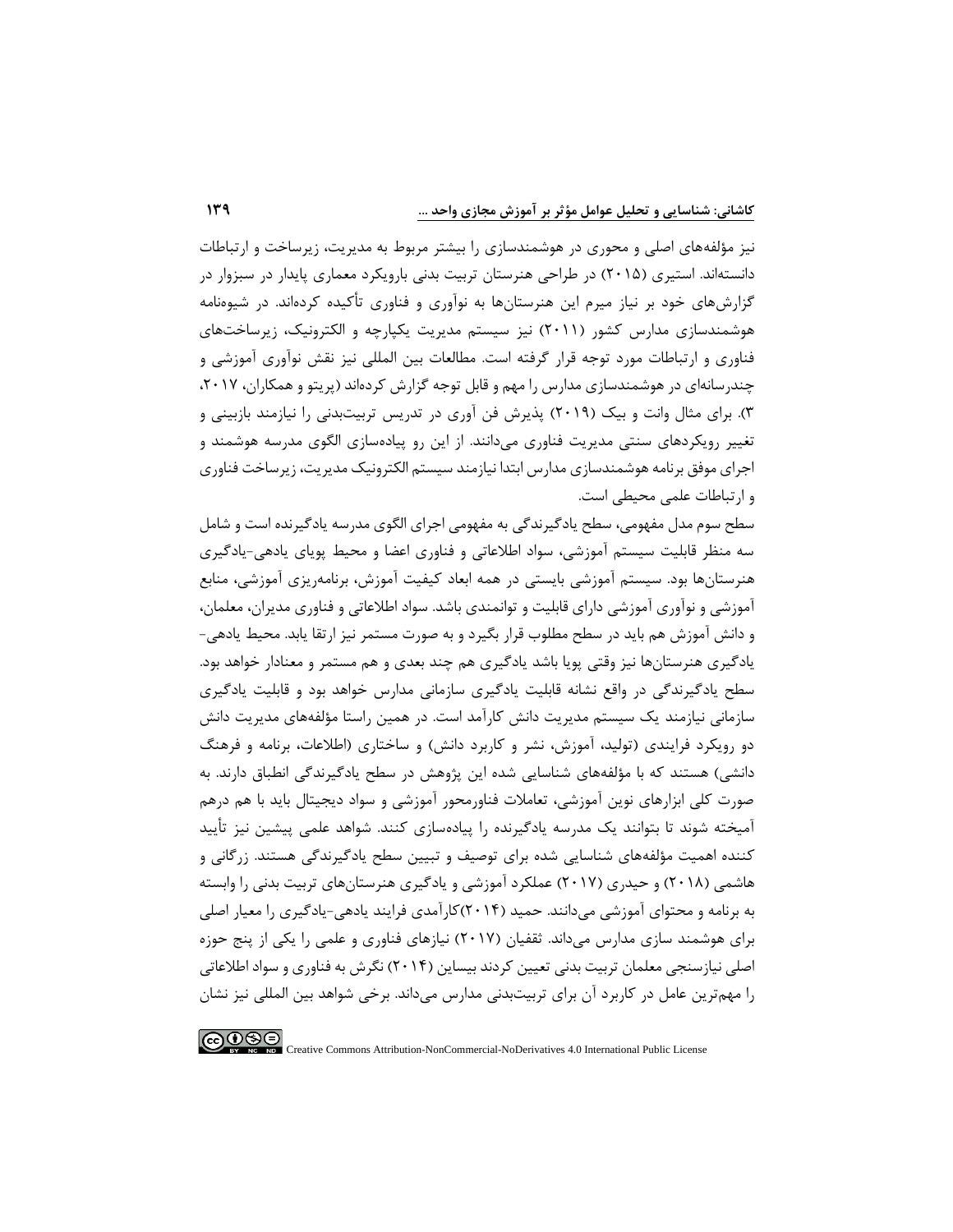دادهاند که کاربرد فناوری توسط مدارس ورزش و پذیریش آن توسط معلمان تربیتبدنی وابسته به پشتیبانی فنی، حمایت ساختاری، تجارب پیشین و قابلیت تولید محتوا و سواد تکنولوژی آنها است (گاوریش و همکاران، ۲۰۱۹، ۴؛ کیلیان و همکاران، ۲۰۲۰، ۳). از این رو برای دستیابی به الگوی مدرسه یادگیرنده و پیادهسازی قابلیت یادگیرندگی در هنرستانهای تربیتبدنی باید به ارتقای قابلیت سیستم آموزشی، سواد فناوری افراد و ایجاد یک محیط پویایی یادهی-یادگیری اقدام نمود. به طور مثال در هنرستانتربیتبدنی هوشمند یک هنرجوی ورزش، باید بتواند با صرف وقت بر روی موضوعات به شکل مستمر، منابع و قابلیتهای اجرایی خود را توسعه و تغییر دهد.

آخرین سطح مدل شامل سطح پایداری است که بیانگر پیشرفت در اجرای الگوی مدرسه پایدار است. این سطح شامل دو منظر بلوغ سازمانی هنرستانها و کارکرد محیطی هنرستانها است. بلوغ سازمانی باید از هر دو رویکرد ساختاری و عملکردی مدنظر قرار بگیرد. کارکرد محیطی هنرستانها نیز بایستی بتواند به وضوح مسئولیت اجتماعی هنرستانها و تأثیرگذاری بر اکوسیستم را نشان دهد. در واقع مدرسه پایدار مدرسهای سبز، بالغ و اثرگذار بر محیط است. بلوغ ساختاری و عملکردی با هم اسباب پایداری را فراهم میسازند؛ زیرا بلوغ ساختاری بدون عملکرد مطلوب غیربهرهور و بلوغ عملکرد بدون ساختار مطلوب بی ثبات خواهند بود. همچنین ایفای نقش مسئولیت اجتماعی در قبال محیط و توان اثرگذاری مثبت در عین اثرپذیری از محیط بیانگر کارکرد یک مدرسه هوشمند و پایدار در جامعه است. ماهیت ورزشی بودن هنرستانهای تربیتبدنی نیز میتواند خود محرک هوشمندی و یادگیرندگی برای پایداری باشد. برای مثال نورگیت و داویس )2016( خدمات حرکتی هوشمند برای مدرسه پایدار را یک اصل اساسی میداند. مدرسه پایدار و سبز با تربیت سالم نیز وابستگی دارد به طوری که برخی محققان مهمترین کارکرد سیستم هوشمند در مدرسه را مقوله سالمت میداند )ایپ و همکاران، ،2017 6(. از این رو مدرسه پایدار، بالغ، سبز، سالم، پویا و مسئولیتپذیر در راستای هوشمندی و یادگیرندگی قرار دارد و مؤلفه فوق الذکر میتوانند بستر چنین تحولی را برای هنرستانهای تربیتبدنی توصیف، پیش بینی و تبیین نمایند.

روابط بین منظرها، ابعاد و مؤلفهها به صورت بین سطحی و درون سطحی قابل بحث است. جهت کلی اثرگذاری و اثرپذیری بین سطح مطابق مدل، به صورت توالی ظرفیتسازی، هوشمندسازی، یادگیرندگی و پایداری است. در سطح ظرفیتسازی جهت اثرگذاری منظر پیشران ها و الزامات نهادی بر منظر حمایتها و منابع اکوسیستمی غالب خواهد بود. در سطح هوشمندسازی منظر مدیریت فناوریمحور اثرگذار بر زیرساخت ICT هنرستانها و دسترسی به شبکه های محیطی است. در سطح یادگیرندگی جهت اثرگذاری قابلیت سیستم آموزشی و سواد اطالعاتی و فناوری اعضا بر محیط پویای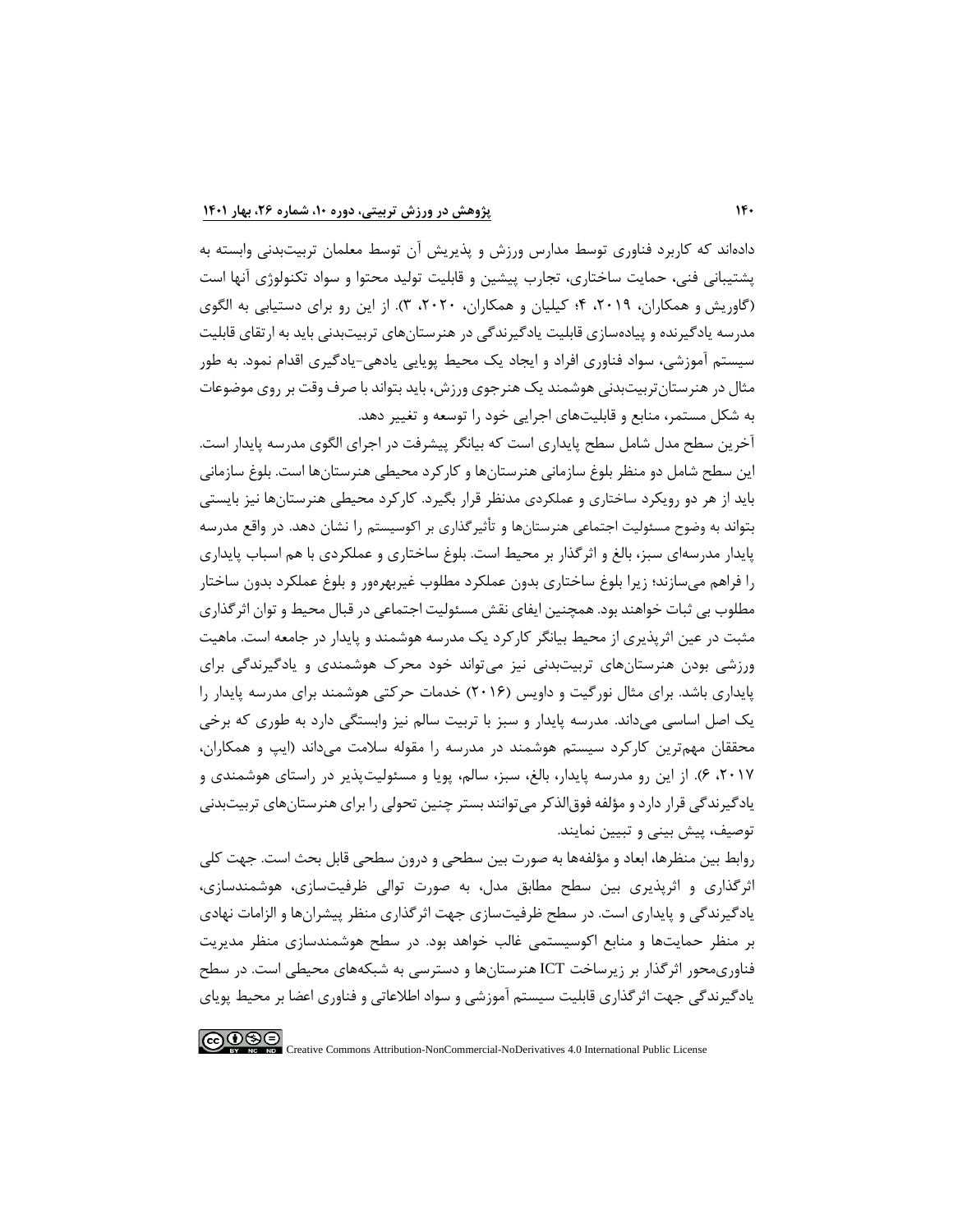یادهی-یادگیری غالب است. در سطح پایداری منظر کارکرد محیطی هنرستانها بر بلوغ سازمانی هنرستانها اثرگذار است. توالی و زنجیرهای بودن عوامل این چهار سطح منطبق بر تئوری سیستمی در مدیریت است. در واقع بر اساس مدل مفهومی پژوهش میتوان گفت که در سیستم هوشمندسازی هنرستانهای تربیتبدنی ظرفیت سازی نقش پیشایندی و زمینهای، هوشمندسازی نقش فرایندی، یادگیرندگی نقش نتایج و خروجی و سطح پایداری نقش پیامدی دارد. برخی تحقیقات جریان کلی روابط بین متغیرهای مدل را تأیید و تبیین مینمایند. برای مثال عبداللهی ارفع و همکاران )2017( هوشمندسازی را جریانی از سطح ادراکی و مفهومی تا پیامدی و عملکردی میداند. همچنین جوینو )2011( و گیبن و همکاران )2010( روش یکپارچه سازی عوامل محیطی به فرایندی را برای کاربرد فناوری در آموزش تربیتبدنی جهت دستیابی به پیامدهای مطلوب مؤثر میداند که تأیید کنند ماهیت مدل پژوهش است. برخی تحقیقات نیز منطبق بر تعامل بین دو سطح مشخص از مدل هستند. برای مثال، نقشبندی و همکاران (۲۰۱۴) و بیدگلی و همکاران (۲۰۱۸) تأثیر هوشمندسازی مدارس بر خالقیت و یادگیری دانش آموزان را معنادار گزارش کرد. ادیب و همکاران )2015( تأثیر هوشمندسازی مدارس بر تعامالت، نگرش به فناوری، فرآیند یاددهی یادگیری و خودکارآمدی تحصیلی را معنادار میداند. این سه پژوهش اثر عوامل سطح دوم بر سطح سوم در مدل را تأیید میکنند.

به صورت کلی بر اساس مدل مفهومی پژوهش میتوان گفت که هوشمندسازی هنرستانهای تربیت- بدنی با هدف دستیابی به الگوی مدرسه یادگیرنده و پایدار، فرایندی سیستماتیک و چندسطحی است که در هر سطح و مرحله دارای ویژگیهای مختص به خود است و از عوامل همبسته خود اثر میپذیرند. از این رو ضرورت دارد تا مدیران ارتباط بین عوامل در درون هر سطح و با سایر سطوح را درنظر بگیرند. تغییر در سیستم نسبتاً سنتی هنرستانهای تربیتبدنی به سوی مدرسه هوشمند نیازمند تغییر در کلیات سیستم این مدارس است. این تغییر می بایست قدم به قدم و با درایت و تفکر باشد. از طرفی دیگر اصالحات در نظام آموزش و پرورش کشور عموماً با چالشها و مشکالت مختلفی روبهرو خواهد بود که برای رفع آن مشکالت الزم است منتقدان به یاری دستاندکاران آن جریان اصالحی بیایند و با نگاه نقادانه راه را برای مجریان هموار نمایند. زیرا اجرای مدرسه هوشمند، یادگیرند و پایدار برای هنرستانهای تربیتبدنی نیازمند یک برنامه بلندمدت است و چند سال طول میکشد تا ابزار خود را که شامل زیرساخت ارتباطی، محتوای مناسب، آموزش معلمین، تغییر روش های آموزشی و فرهنگسازی والدین است، کامل کند. به طور مشخص پیشنهاد میشود که مؤلفهها، مضامین و چارچوب ارائه شده در این پژوهش جهت غنیسازی مفهومی اسناد و برنامهها، جامعنگری در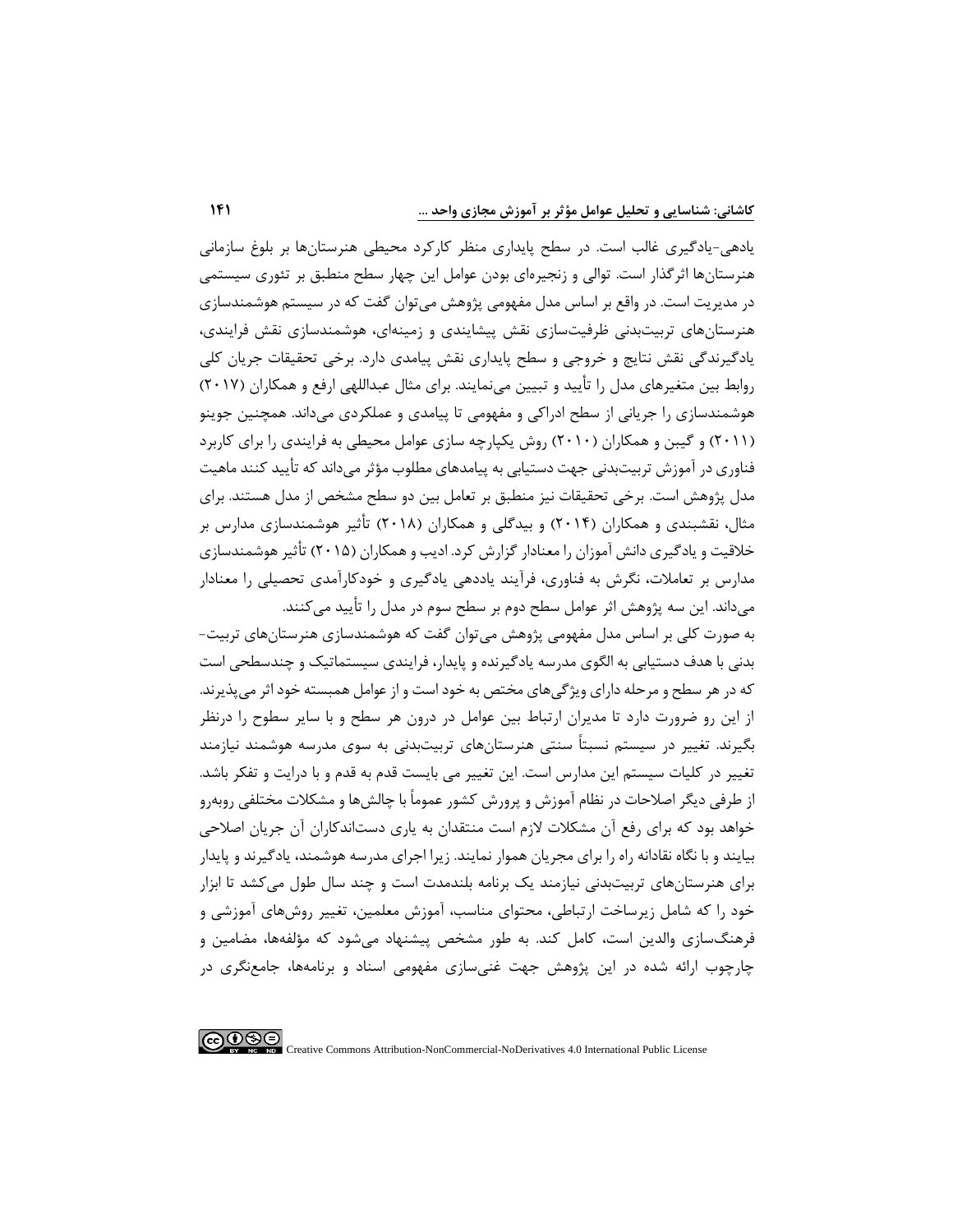تصمیمات و اقدامات و همچنین فرایندنگری در ارزیابی و مدیریت عملکرد مربوط به هوشمندسازی هنرستانهای تربیتبدنی مورد استفاده قرار بگیرد.

در نهایت ضرورتهای خاص ارتقای هنرستانهای تربیتبدنی به مدرسه یادگیرنده وپایدار از طریق هوشمندسازی شامل موارد زیر است: .1 تحوالت سریع جهانی در ورزش پرورشی و لزوم بهکارگیری روشهای نوین آموزش ورزش پایه از طریق هوشمندسازی هنرستان های تربیت بدنی؛ .2 وجود تعداد زیادی از دانش آموزان متقاضی و عالقهمند به رشته تربیت بدنی در سطح هنرستانها و لزوم ارتقای ساختاری و کارکردی این هنرستانها از طریق هوشمندسازی؛ .3ورزش و محیط زیست همواره پیوند تاریخی داشتهاند و فرهنگسازی آن از هنرستانهای تربیتبدنی به عنوان پایههای تربیت متخصصان ورزشی در کشور باید صورت بگیرد؛ ۴. تهدیدهای فراوان زیستی محیطی در کشور وجود دارد و فرهنگسازی باید از سطح پایه در مدارس صورت بگیرد؛ .5 نظام آموزش و پرورش کشور به هوشمندسازی مدارس اهتمام دارد. از این رو به دلیل وجود جنبه های تخصصی در هنرستانهای تربیتبدنی هوشمندسازی این هنرستانها نیاز به بررسی علمی در ابعاد تخصصی دارد.

### **تقدیر و تشکر**

تیم تحقیق این پژوهش از همکاری معاونت تربیتبدنی و سالمت اداره کل آموزش و پرورش استان کرمانشاه، دفتر برنامهریزی درسی تربیتبدنی وزارت آموزش و پرورش و کلیه مصاحبهشوندگان این پژوهش قدرانی و تقدیر بی عمل میآورند.

### **منابع**

- 1. [Abdollahi arfa, M., Shabani V, B., Javidi kalateh jafarabadi, T., masoodi, J. \(2018\).](https://jontoe.alzahra.ac.ir/article_3101_6b00d4d6b35f45ed8e27f759d94c71f2.pdf)  ["Intelligent Schools: the common perceptions to aspirations of the educational](https://jontoe.alzahra.ac.ir/article_3101_6b00d4d6b35f45ed8e27f759d94c71f2.pdf)  system" Plan [Intelligent schools in Tehran, according to Habermas's critical approach](https://jontoe.alzahra.ac.ir/article_3101_6b00d4d6b35f45ed8e27f759d94c71f2.pdf)  and using the MacGilchrist [Smart School Framework\). The Journal of New Thoughts](https://jontoe.alzahra.ac.ir/article_3101_6b00d4d6b35f45ed8e27f759d94c71f2.pdf)  [on Education, 13\(4\):](https://jontoe.alzahra.ac.ir/article_3101_6b00d4d6b35f45ed8e27f759d94c71f2.pdf) 7-37. (Persian)
- 2. [Abdolvahabi, M., mehralizadeh, Y., parsa, A. \(2016\). A study of barriers](http://noavaryedu.oerp.ir/article_78983_8b2fe8a27596289e748d017eccec5286.pdf) of [implementation of smart schools in in Ahwaz Girls secondary schools from the views](http://noavaryedu.oerp.ir/article_78983_8b2fe8a27596289e748d017eccec5286.pdf)  [of Teacher sand principles. Journal of Educational Scinces, 23\(1\):](http://noavaryedu.oerp.ir/article_78983_8b2fe8a27596289e748d017eccec5286.pdf) 55-80. (Persian)
- 3. [Adib, Y., Rad Soleimani, L., Azimi, M. \(2015\). Stady](http://jedu.miau.ac.ir/article_797_2d2b0c057f11c4707009b8a3499353f9.pdf) of the Effect of School [Intelligent Building and Interaction of Attitude to ICT on Promoting Teaching](http://jedu.miau.ac.ir/article_797_2d2b0c057f11c4707009b8a3499353f9.pdf)  [Iearning Process and Academic self-eficacy of third Grade of high School Girls](http://jedu.miau.ac.ir/article_797_2d2b0c057f11c4707009b8a3499353f9.pdf)  Students in Ardebil. *[Journal of New Approaches in Educational Administration,](http://jedu.miau.ac.ir/article_797_2d2b0c057f11c4707009b8a3499353f9.pdf)* 6(21): 21-42. [\(Persian\)](http://jedu.miau.ac.ir/article_797_2d2b0c057f11c4707009b8a3499353f9.pdf)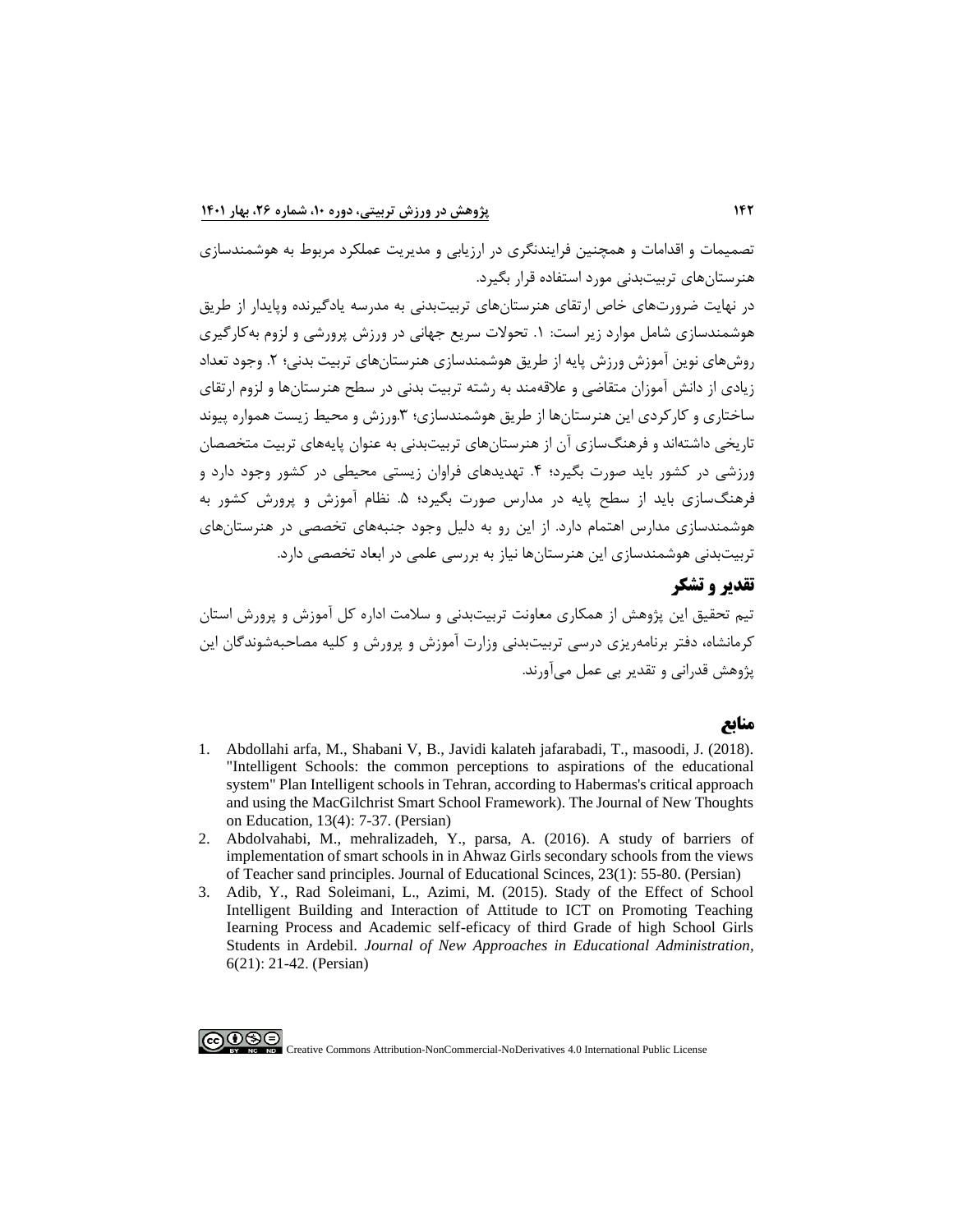- 4. Afhami, R., Hamid, Sh. [\(2014\). Smart schools in the process of learning and learning,](https://civilica.com/doc/338538/)  *[the first national conference on educational sciences and psychology, Marvdasht,](https://civilica.com/doc/338538/)  [Andisheh Sazan Mobtekar Javan Company](https://civilica.com/doc/338538/)*. (Persian)
- 5. [Bidgoli, Z., Nowruzi, D., Maghami, H. \(2018\). the impact of smart school](http://journal.bpj.ir/article_540827_78ce52b7ef00dfc4d009c5fc239cf100.pdf)  technologies on students' creativity. *[Innovation and Creativity in the Humanities](http://journal.bpj.ir/article_540827_78ce52b7ef00dfc4d009c5fc239cf100.pdf)*, 7 (4): 241-262. [\(Persian\)](http://journal.bpj.ir/article_540827_78ce52b7ef00dfc4d009c5fc239cf100.pdf)
- 6. Bisgin  $\epsilon$  H. (2014). Analyzing the attitudes of physical education and sport teachers [towards technology.](https://d1wqtxts1xzle7.cloudfront.net/35788946/T-ANTH-18-3-761-14-1182-Bisgi-H-with-cover-page-v2.pdf?Expires=1652484630&Signature=N609w6X06KWWCaB~6efhTDvZb1~xbb8RDyzyeMQEaqEBkc7JoTp7UbXimNUHdyXg~ARfCZ-TjHj9lvARHC3TLj7Kf2-JH7SXRi9TcGlUx7izzPpLd9Q7LS7Y49LKJGb29fiF5J2u1FKoJjPggZ1o1IwptOisywdFMC~QiLknmqHV5kJjJfb9LYBJqi5S~SV16XeIDZzrydt6no6n4JtHVSAheVDz7YtNjTZ50I4cFoU-~uEp1lf9VbCh9zw-bgAeyKadih8m9ZHIUQoT6TeDkDZpbyBdfd65Aat72MfourevzgoTT9DtO06ame99O1ehHhdfn3KJheVU6l02ykDISw__&Key-Pair-Id=APKAJLOHF5GGSLRBV4ZA) *Anthropologist*, 18(3): 761-764.
- 7. Estiri, A. [\(2015\) Designing a Physical Education Conservatory in Barvikard,](https://ganj.irandoc.ac.ir/#/articles/a48d84777c78e9b31e84418c6ebe503a)  Sustainable Architecture in Sabzevar. *[Thesis of the Faculty of Engineering, Islamic](https://ganj.irandoc.ac.ir/#/articles/a48d84777c78e9b31e84418c6ebe503a)  [Azad University, Shahroud Branch](https://ganj.irandoc.ac.ir/#/articles/a48d84777c78e9b31e84418c6ebe503a)*. (Persian)
- 8. Gawrisch, D. P.، [Richards, K. A. R; & Killian, C. M. \(2019\). Integrating Technology](https://www.tandfonline.com/doi/abs/10.1080/00336297.2019.1685554)  [in Physical Education Teacher Education: A Socialization Perspective.](https://www.tandfonline.com/doi/abs/10.1080/00336297.2019.1685554) *Quest*, 1-18.
- 9. Ghasemi, A M. [\(2016\). Analyzing the situation of sports conservatories in Qazvin](https://ganj.irandoc.ac.ir/#/articles/162e498c4bde719e9b67867d2296c576/search/a7ae28766d3f839abdbab770b1cb7015)  province and presenting a model. *Master Thesis, [Payame Noor University of Alborz](https://ganj.irandoc.ac.ir/#/articles/162e498c4bde719e9b67867d2296c576/search/a7ae28766d3f839abdbab770b1cb7015)  Province*[. \(Persian\)](https://ganj.irandoc.ac.ir/#/articles/162e498c4bde719e9b67867d2296c576/search/a7ae28766d3f839abdbab770b1cb7015)
- 10. [Ghasemi, H., asgar shamsi, M. \(2019\). Content Analysis of physical education and](https://res.ssrc.ac.ir/article_1771_f647827a6fd0fb0116cadb739f34b142.pdf)  [student sport researches in Iran.](https://res.ssrc.ac.ir/article_1771_f647827a6fd0fb0116cadb739f34b142.pdf) *Research on Educational Sport*, 7(16): 61-84.
- 11. Gibbone ، A., Rukavina, P., & Silverman, [S. \(2010\). Technology integration in](https://aquila.usm.edu/cgi/viewcontent.cgi?article=1007&context=jetde)  [secondary physical education: teachers' attitudes and practice.](https://aquila.usm.edu/cgi/viewcontent.cgi?article=1007&context=jetde) *Journal of Educational [Technology Development and Exchange \(JETDE\)](https://aquila.usm.edu/cgi/viewcontent.cgi?article=1007&context=jetde)*, 3(1): 3.
- 12. Ip, D. K., Lau, E. H., So, H. C., Xiao, J., Lam, C. K., Fang, V. J., [... & Cowling,](https://publichealth.jmir.org/2017/4/e67) B. J. [\(2017\). A Smart Card-Based Electronic School Absenteeism System for Influenza-](https://publichealth.jmir.org/2017/4/e67)[Like Illness Surveillance in Hong Kong: Design,](https://publichealth.jmir.org/2017/4/e67) Implementation, and Feasibility Assessment. *[JMIR public health and surveillance](https://publichealth.jmir.org/2017/4/e67)*, 3(4).
- 13. Juniu, [S. \(2011\). Pedagogical uses of technology in physical education.](http://www.montclair.edu/profilepages/media/286/user/PedagogicalUsesofTechnology.pdf) *Journal of Physical Education, [Recreation & Dance](http://www.montclair.edu/profilepages/media/286/user/PedagogicalUsesofTechnology.pdf)*, 82(9): 41-49.
- 14. Killian، C. M.، Woods, A. M., Graber, K. C., & Templin, [T. J. \(2020\). Factors](https://journals.humankinetics.com/view/journals/jtpe/40/1/article-p136.xml?utm_source=TrendMD&utm_medium=cpc&utm_campaign=Journal_of_Teaching_in_Physical_Education_TrendMD_1)  Associated with [High School Physical Education Teachers' Adoption of a](https://journals.humankinetics.com/view/journals/jtpe/40/1/article-p136.xml?utm_source=TrendMD&utm_medium=cpc&utm_campaign=Journal_of_Teaching_in_Physical_Education_TrendMD_1)  [Supplemental Online Instructional System \(iPE\).](https://journals.humankinetics.com/view/journals/jtpe/40/1/article-p136.xml?utm_source=TrendMD&utm_medium=cpc&utm_campaign=Journal_of_Teaching_in_Physical_Education_TrendMD_1) *Journal of Teaching in Physical [Education](https://journals.humankinetics.com/view/journals/jtpe/40/1/article-p136.xml?utm_source=TrendMD&utm_medium=cpc&utm_campaign=Journal_of_Teaching_in_Physical_Education_TrendMD_1)*, 1(aop): 1-10.
- 15. Luttrell, [W. \(2016\). School-smart and mother-wise: Working-class women's identity](https://www.taylorfrancis.com/books/mono/10.4324/9781315865904/school-smart-mother-wise-wendy-luttrell)  [and schooling.](https://www.taylorfrancis.com/books/mono/10.4324/9781315865904/school-smart-mother-wise-wendy-luttrell) *Routledge*.
- 16. Mirtaheri, M H. [\(2018\). Technology and schools of smartening schools in Iran: with](https://ganj.irandoc.ac.ir/#/articles/c89410a1a73b079969ae1a0722a55721/search/c5d25ff8a2d3893d075ea0625fae70ed)  emphasis on educational tablets. *[master's theses, Imam Sadegh University, Faculty of](https://ganj.irandoc.ac.ir/#/articles/c89410a1a73b079969ae1a0722a55721/search/c5d25ff8a2d3893d075ea0625fae70ed)  [Islamic Studies and Culture and Communication](https://ganj.irandoc.ac.ir/#/articles/c89410a1a73b079969ae1a0722a55721/search/c5d25ff8a2d3893d075ea0625fae70ed)*. (Persian)
- 17. [Mirzaie, I., Mirzaei, M., Zare, A. \(2016\). Examining barriers of development](https://arsmb.journals.pnu.ac.ir/article_2476_8bf00d4fb67e2a4e6085abae73e7be0c.pdf)  [information technology in education's Physical Education \(case study: Deprived areas](https://arsmb.journals.pnu.ac.ir/article_2476_8bf00d4fb67e2a4e6085abae73e7be0c.pdf)  of the country). *[Applied Research in Sport Management](https://arsmb.journals.pnu.ac.ir/article_2476_8bf00d4fb67e2a4e6085abae73e7be0c.pdf)*, 4(3): 123-133. (Persian)
- 18. Momeni, M. [\(2015\). Comparison of the situation of physical education conservatories](https://ganj.irandoc.ac.ir/#/articles/10ecd0bbfe8c26fa3171bc5a7740d18c/search/1f969fb321e9b442ce3ce468153e639f)  [in Tehran from the perspective of principals, teachers and students.](https://ganj.irandoc.ac.ir/#/articles/10ecd0bbfe8c26fa3171bc5a7740d18c/search/1f969fb321e9b442ce3ce468153e639f) *Master Thesis, [Payame Noor University, Tehran Province](https://ganj.irandoc.ac.ir/#/articles/10ecd0bbfe8c26fa3171bc5a7740d18c/search/1f969fb321e9b442ce3ce468153e639f)*. (Persian)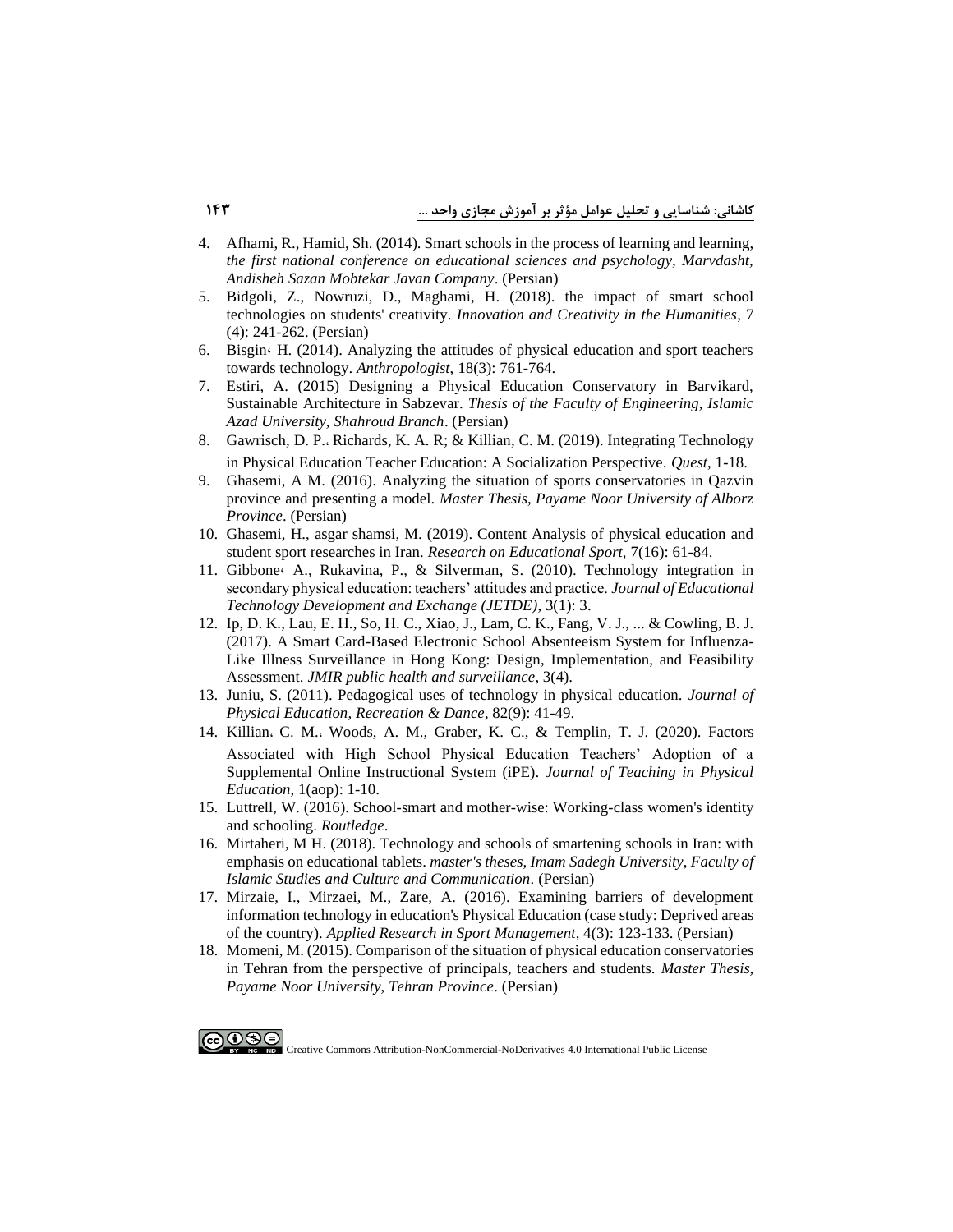- 19. Naqshbandi, A., Hassan, E., Hamzeh, S., Abdolbaset, [A., \(2014\). The Impact of](https://civilica.com/doc/372385/)  [School Intelligence on School Student Learning](https://civilica.com/doc/372385/)*. International Conference on [Engineering, Art and the Environment](https://civilica.com/doc/372385/)*. (Persian)
- 20. Norgate, S., Davies, [N. A. J. \(2016\). A73–GoWSB: A Smart Mobility Service to](https://eprints.lancs.ac.uk/id/eprint/80075/)  [Promote Sustainable School Transport.](https://eprints.lancs.ac.uk/id/eprint/80075/) *Journal of Transport and Health*, 3(2 Supp), [S48-S49.](https://eprints.lancs.ac.uk/id/eprint/80075/)
- 21. Papastergiou, M. [\(2010\). "Enhancing Physical Education and Sport Science students'](https://www.sciencedirect.com/science/article/pii/S0360131509002085)  [self-efficacy and attitudes regarding Information and Communication Technologies](https://www.sciencedirect.com/science/article/pii/S0360131509002085)  [through a computer literacy course".](https://www.sciencedirect.com/science/article/pii/S0360131509002085) *Computers & Education*, 54(1): 298-308.
- 22. Pomerantz, S., & Raby, [R. \(2017\). Smart girls: Success,](https://www.degruyter.com/document/doi/10.1525/9780520959798/pdf) school, and the myth of postfeminism. *[University of California Press](https://www.degruyter.com/document/doi/10.1525/9780520959798/pdf)*.
- 23. Prieto, L. P., [Rodriguez Triana,](https://repositori.upf.edu/bitstream/handle/10230/32769/HernandezLeo_ceu_edit.pdf?sequence=1&isAllowed=y) M. J., Kusmin, M., & Laanpere, M. (2017). Smart [school multimodal dataset and challenges. In Joint Proceedings of the Sixth](https://repositori.upf.edu/bitstream/handle/10230/32769/HernandezLeo_ceu_edit.pdf?sequence=1&isAllowed=y)  [Multimodal Learning Analytics \(MMLA\) Workshop and the Second Cross-LAK](https://repositori.upf.edu/bitstream/handle/10230/32769/HernandezLeo_ceu_edit.pdf?sequence=1&isAllowed=y)  Workshop co-located. *[7th International Learning Analytics and Knowledge](https://repositori.upf.edu/bitstream/handle/10230/32769/HernandezLeo_ceu_edit.pdf?sequence=1&isAllowed=y)  [Conference](https://repositori.upf.edu/bitstream/handle/10230/32769/HernandezLeo_ceu_edit.pdf?sequence=1&isAllowed=y)*, Vol. 1828.
- 24. Saghfian, Z. [\(2017\). Educational needs assessment of physical education teachers in](https://ganj.irandoc.ac.ir/#/articles/b4dccd3639084b6bd6c495157598d162/search/499eda2e00c13c71cb2c58b10e14e747)  Mazandaran province. *[Master's thesis of Green Higher Education Institute, Faculty](https://ganj.irandoc.ac.ir/#/articles/b4dccd3639084b6bd6c495157598d162/search/499eda2e00c13c71cb2c58b10e14e747)  [of Humanities](https://ganj.irandoc.ac.ir/#/articles/b4dccd3639084b6bd6c495157598d162/search/499eda2e00c13c71cb2c58b10e14e747)*. (Persian)
- 25. [Samadi, P., Heydari, R. \(2017\). The Effect of Hidden Curriculum on the Behavior of](https://criticalstudy.ihcs.ac.ir/article_2928_d667ae090cb394a2860f857357515a01.pdf)  Students in Physical Education. *[Critical Studies in Text & Programs of](https://criticalstudy.ihcs.ac.ir/article_2928_d667ae090cb394a2860f857357515a01.pdf) Human Science*, 17(6): 203-216. [\(Persian\)](https://criticalstudy.ihcs.ac.ir/article_2928_d667ae090cb394a2860f857357515a01.pdf)
- 26. [Seidi, S. \(2017\). The development of standards of making smart schools and the level](https://jte.sru.ac.ir/article_684.html)  [of respecting to these standards in Tehran.](https://jte.sru.ac.ir/article_684.html) *Technology of Education*, 11(4): 349-361. [\(Persian\)](https://jte.sru.ac.ir/article_684.html)
- 27. [Seragi, F., Sarmadi Ansar, H., Asgari Motie', A. \(2015\). Determining Ongoing](https://jep.atu.ac.ir/article_1585_40db3dabb5313be3bcac8353af1b1f88.pdf)  [Obstacles of Smart School Development in Hamadan Province.](https://jep.atu.ac.ir/article_1585_40db3dabb5313be3bcac8353af1b1f88.pdf) *Educational Psychology*, 11(35): [159-180. \(Persian\)](https://jep.atu.ac.ir/article_1585_40db3dabb5313be3bcac8353af1b1f88.pdf)
- 28. Shahmoradi, M. [\(2014\). The relationship between school environment and academic](https://ganj.irandoc.ac.ir/#/articles/2f86a3bf52fa45b6150ba1973c18c35a/search/00098e48d062217c887996e2c9b46b7d)  [achievement of physical education students from the perspective of physical](https://ganj.irandoc.ac.ir/#/articles/2f86a3bf52fa45b6150ba1973c18c35a/search/00098e48d062217c887996e2c9b46b7d)  [education teachers in Kurdistan province.](https://ganj.irandoc.ac.ir/#/articles/2f86a3bf52fa45b6150ba1973c18c35a/search/00098e48d062217c887996e2c9b46b7d) *Thesis of Kurdistan University*. (Persian)
- 29. Shaik, A. S., Bhavani, M., & Kiran, [K. R. \(2018\). Smart Pick and Drop Intimation](https://sciresol.s3.us-east-2.amazonaws.com/IJST/Articles/2017/Issue-46/Article4.pdf)  System of School Children. *[Indian Journal of Science and Technology](https://sciresol.s3.us-east-2.amazonaws.com/IJST/Articles/2017/Issue-46/Article4.pdf)*, 10(46).
- 30. Shirzad, [K., B., Seyed Mohammadi, S. \(2015\). Studying Effective Factors on Smart](https://journals.pnu.ac.ir/article_2186_140bbf8ac865bd8ae16ab16a703fe8f0.pdf)  [Schools and Present Appropriate Conceptual Model.](https://journals.pnu.ac.ir/article_2186_140bbf8ac865bd8ae16ab16a703fe8f0.pdf) *Research in School and Virtual Learning*, 3(10): [39-48. \(Persian\)](https://journals.pnu.ac.ir/article_2186_140bbf8ac865bd8ae16ab16a703fe8f0.pdf)
- 31. Soroush, M. [\(2017\). Smart Elementary School Design with a Sustainable](https://ganj.irandoc.ac.ir/#/articles/009d3da84f841019e1eb311722968bc3/search/ff17edccfea09ddb60c202c3c1990bf6)  [Architecture Approach in Tabriz.](https://ganj.irandoc.ac.ir/#/articles/009d3da84f841019e1eb311722968bc3/search/ff17edccfea09ddb60c202c3c1990bf6) *Master's Thesis, Tabriz University of Islamic Arts, [Faculty of Architecture and Urban Planning](https://ganj.irandoc.ac.ir/#/articles/009d3da84f841019e1eb311722968bc3/search/ff17edccfea09ddb60c202c3c1990bf6)*. (Persian)
- 32. Talaie, E., Ansaari N, Pahlavaan, M., Abootaalebi, [Z. \(2016\). Making Iranian Schools](https://qjoe.ir/article-1-133-fa.pdf)  [Smart: From Policy to Practice.](https://qjoe.ir/article-1-133-fa.pdf) *QJOE*, 32 (3):79-105. (Persian)
- 33. Wyant, J., & Baek, [J. H. \(2019\). Re-thinking technology adoption in physical](https://www.researchgate.net/profile/Junhyung-Baek-2/publication/327273261_Re-thinking_technology_adoption_in_physical_education/links/5c0ff031a6fdcc494fed843a/Re-thinking-technology-adoption-in-physical-education.pdf)  education. *[Curriculum Studies in Health and Physical Education](https://www.researchgate.net/profile/Junhyung-Baek-2/publication/327273261_Re-thinking_technology_adoption_in_physical_education/links/5c0ff031a6fdcc494fed843a/Re-thinking-technology-adoption-in-physical-education.pdf)*, 10(1): 3-17.

௵